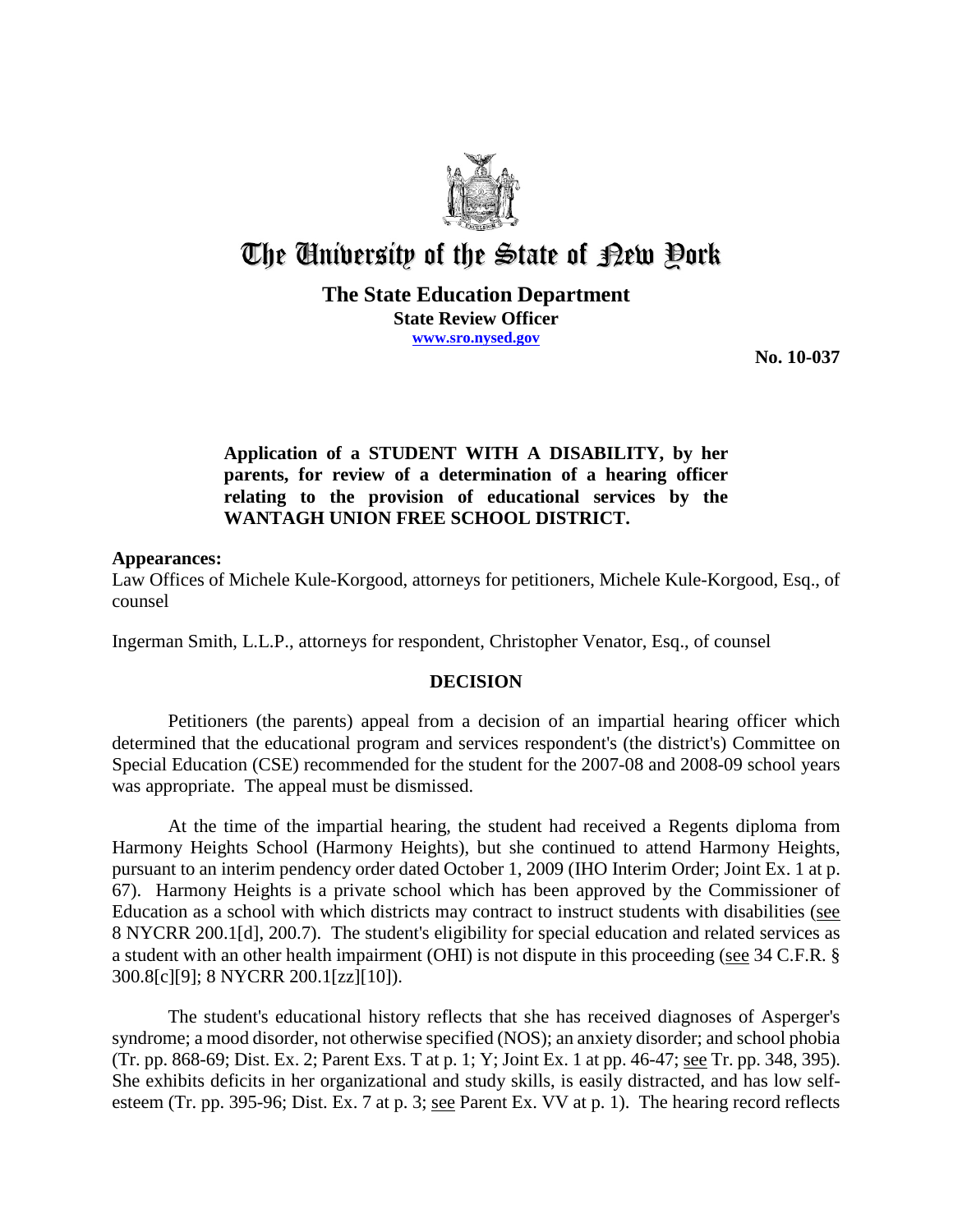that the student attended district schools from kindergarten through ninth grade (Tr. pp. 605-07). She first received special education services when she was in the seventh grade (Tr. pp. 606-607). During that school year (2003-04), the student was in a general education class and received resource room services to address her organizational difficulties (id.). The student remained in a general education classroom with resource room services for both her seventh and eighth grade school years (Tr. pp. 609-10; see Parent Ex. VV at p. 1). During ninth grade (2005-06), the student moved to a collaborative classroom that included a special education teacher (Tr. pp. 613-14). In September 2006, the student started tenth grade at the district high school, but was soon placed in a therapeutic day school program at Harmony Heights (Tr. pp. 616, 624; Dist. Ex. 1 at p. 1; Parent Exs. V at p. 1; AA at p. 1; SS at p. 1). In September 2007, the student transferred from the Harmony Heights day school program into its therapeutic residential program (Parent Ex. V at p. 1). She has remained at the Harmony Heights residential program since that time (Parent Exs. P; S).

On August 6, 2006, the student's private therapist<sup>1</sup> completed the Vineland Adaptive Behavior Scales, Second Edition (Vineland-II) with the student's mother acting as informant (Parent Ex. BB at p. 1). The student's mother's responses on the Vineland-II resulted in standard (and percentile) scores of: 71 (3) for the adaptive behavior composite, 83 (13) for communication, 72 (3) for daily living skills, and 64 (1) for socialization (id. at pp. 3, 4-5).

A September 6, 2006 psychosocial assessment report regarding the student and conducted by the clinical director/social worker at Harmony Heights<sup>2</sup> indicated that the student was depressed, easily irritated, intolerant of others, only rarely initiated contact with others, performed poorly in school, and avoided school (Parent Ex. CC at pp. 1-2). A portion of the assessment contained a self-appraisal by the student, which revealed that she believed her own weaknesses to be in the areas of time management, tolerance for others, and organizational skills (id. at p. 2). The Harmony Heights clinical director/social worker recommended individual psychotherapy, group counseling, and family therapy (id. at p. 3).

A spring 2007 progress report by the clinical director/social worker from Harmony Heights indicated that during the time that the student was a day student at Harmony Heights, she actively participated in her weekly individual therapy session and sought additional therapy sessions when in need (Parent Ex. EE at p. 1). The clinical director/social worker described the student as having impoverished socialization skills, preferring to be alone, keeping a "comfortable distance" from her peers,<sup>3</sup> task avoidant, and reluctant to seek out school staff for assistance when needed (id. at

<sup>&</sup>lt;sup>1</sup> This person is referred to in the hearing record as the parents' autism consultant, a private consultant, a licensed social worker and as a psychotherapist (Tr. pp. 867-68; Dist. Exs. 7 at p. 6; 10 at p. 2; Parents Exs. P at p. 5; S at p. 5; T at pp. 1, 3; V at pp. 1, 2; Joint Ex. 1 at pp. 82-83). In this decision, for the purposes of consistency and clarity, this witness will be referred to as student's private therapist.

<sup>&</sup>lt;sup>2</sup> This person is referred to in the hearing record as a Harmony Heights social worker, a Harmony Heights therapist and as the Harmony Heights Intake/Clinical Director (Tr. pp. 58, 86, 92, 96, 113, 157, 347, 266, 277, 639, 644, 657; Dist. Exs. 1 at p. 1; 2; 4 at p. 1; 20 at p. 1). In this decision, for the purposes of consistency and clarity, this witness will be referred to as the Harmony Heights clinical director/social worker.

<sup>&</sup>lt;sup>3</sup> The student was noted to speak with a few "select" peers at lunch and she made minimal attempts to socialize outside of school (Parent Ex. EE at pp. 1-2).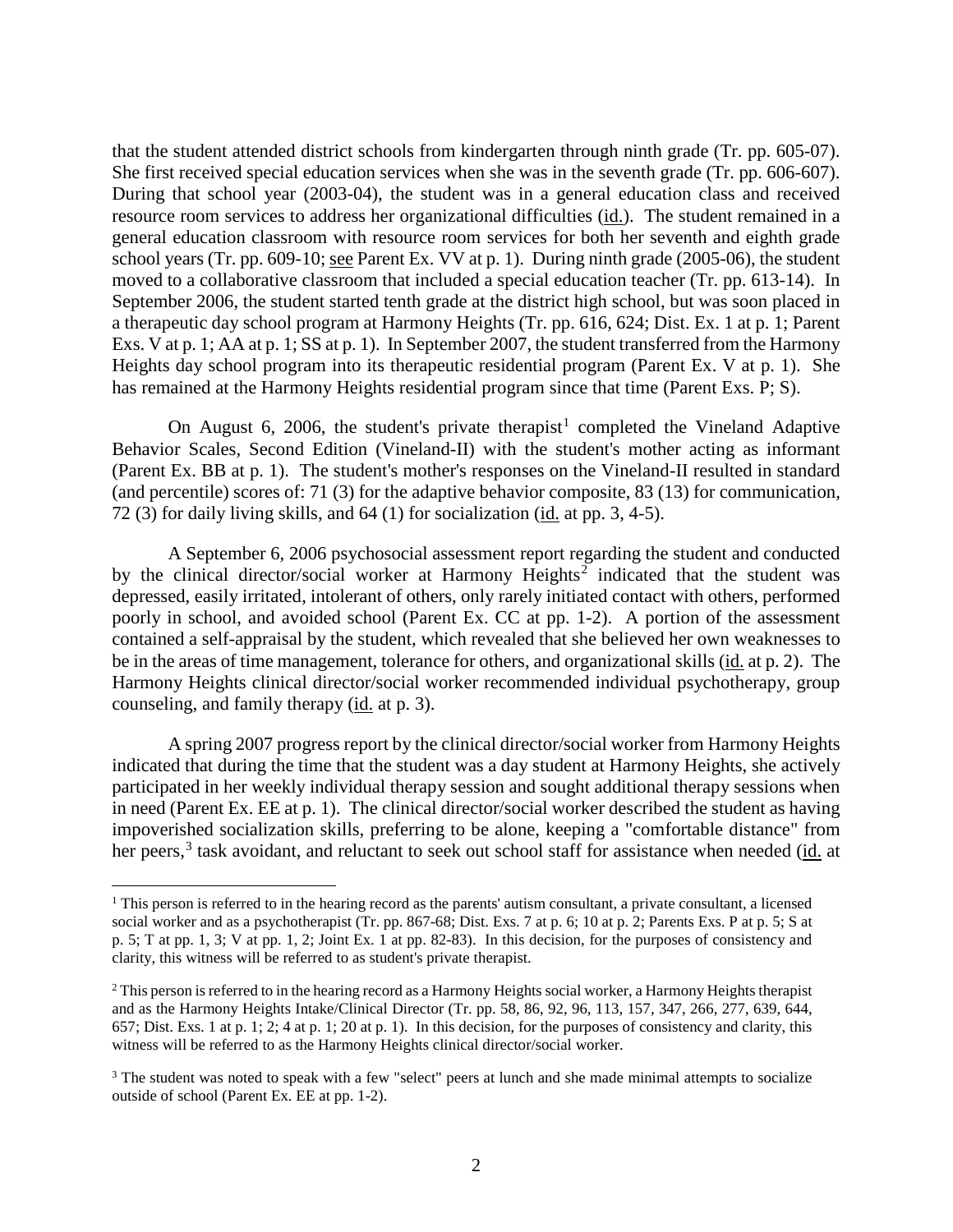pp. 1-2). The student was also described as a gifted artist, foreign language proficient, a prolific writer, and having a good sense of humor (id. at p. 1). The clinical director/social worker also reported that upon returning home each day from Harmony Heights, the student retreated to her room and stayed on the computer until bedtime (id.). The student was reported to struggle in the morning with independent waking, eating breakfast and finding time for appropriate grooming (id.). The clinical director/social worker further reported that the student's family relationships were "quite strained" (id. at p. 2). She opined that in order to function more independently and age appropriately, the student needed more assistance with her self-care skills and with her activities of daily living (ADL) (id.). She recommended that the student transfer from the Harmony Heights day program to the Harmony Heights residential program in order to receive more intensive therapeutic support and to help the student to reach her social, emotional and academic potentials (id.).<sup>4</sup> The progress report also indicated that the family was encouraged to participate in the Harmony Heights family therapy program (id.).

On April 17 and 18, 2007, a Level II vocational evaluation of the student was performed by the Board of Cooperative Educational Services (BOCES) (Dist. Ex. 11 at p. 1). The student reported her interests to be in foreign languages and graphic arts (id. at pp. 2, 6). The student also reported that her post-high school plan was to attend college (id. at p. 6). After observing the student's behavior; evaluating her verbal and perceptive skills, coordination aptitude, and her learning style; the evaluator identified career options for the student based upon her interests and abilities (id. at pp. 1-9). The evaluator provided the student with several potential occupations from the "Dictionary of Occupational Titles" including interpreter, translator, illustrator, and graphic designer (id. at pp. 13-15). The evaluator also recommended that the student register with the "Dean of Students' Office" in order to access available support services (id. at p. 6). Additionally, the evaluator recommended a referral to the Office of Vocational and Educational Services for Individuals with Disabilities (VESID) in order for the student to access potential support services such as a vocational/occupational interest assessment and job training or placement assistance (id.).

By letter dated June 15, 2007, the student's private therapist provided recommendations to the district's director of pupil personnel services (Parent Ex. U). The private therapist reported that although the student had adjusted well to Harmony Heights, her functioning at home had not improved (id. at p. 1; see Parent Exs. ZZ; AAA; BBB). She reported that the student exhibited difficulties in the areas of self-care, noncompliance, family relationships, isolation, organization, socialization, and her ability to assume household responsibilities (Parent Ex. U at p. 1). She recommended that the student be placed in the residential program at Harmony Heights (id.). The private therapist also recommended job coaching, work experiences, peer mentors, an assessment of the student's interest in foreign language, and a teen support group (id. at p. 2).

 <sup>4</sup> For the 2006-07 school year, the student received the following grades at Harmony Heights: 80 in English 10, 90 in global studies, 75 in math, 72 in living environment, 89 in drawing and painting, 82 in physical education, and 71 in current events (Parent Ex. BBB). The student also received an 82 on the global studies Regents examination (id.).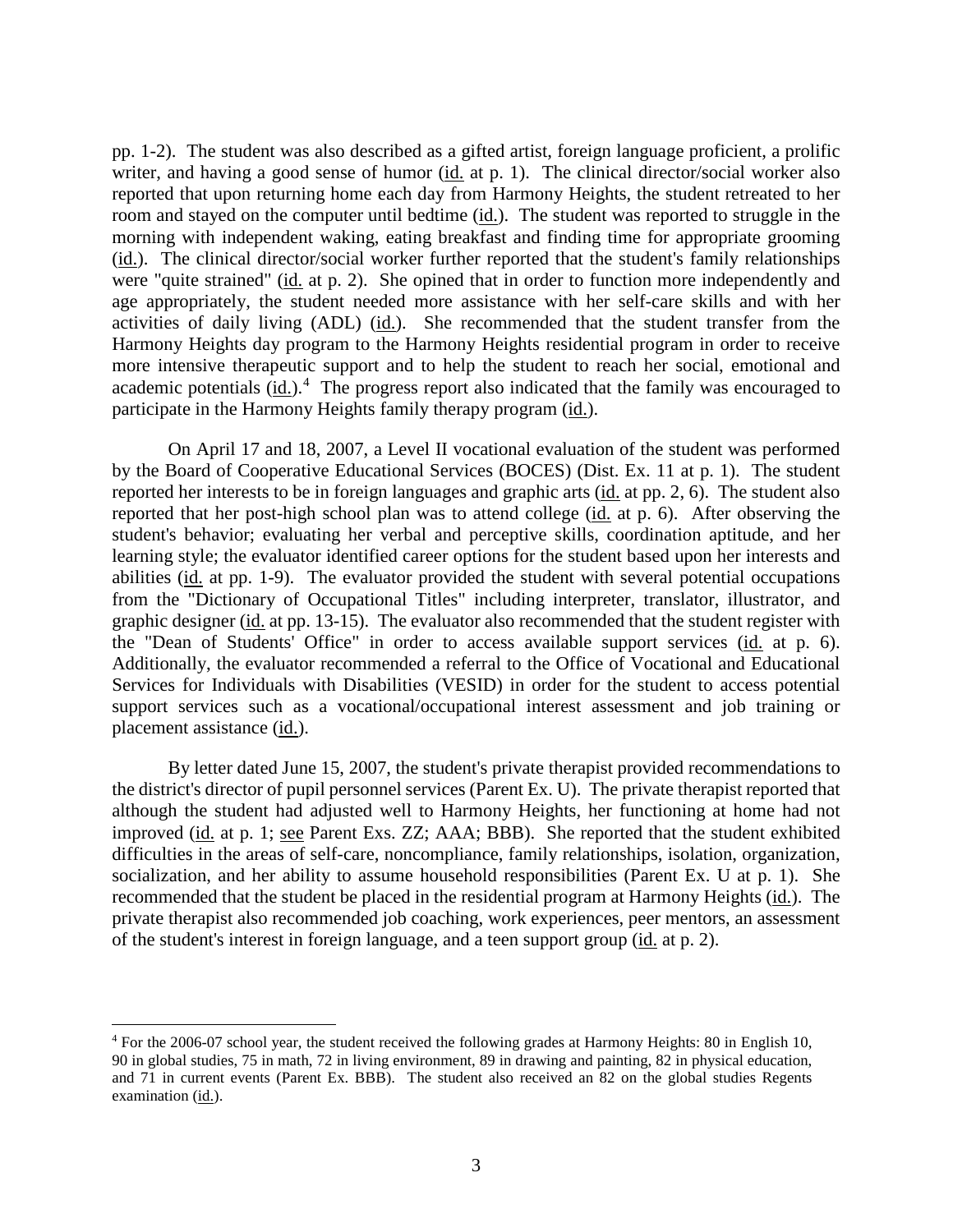A June 19, 2007 annual report by the student's autism consultant from the Genesis School for Autism (Genesis)<sup>5</sup> noted that the student had made a "good transition" to Harmony Heights and was academically successful (Tr. pp. 95, 97, 165, 390; Parent Ex. WW at pp. 1-2).<sup>6</sup> The autism consultant reported that the student was initially noted to be very shy and socially withdrawn, and that her teachers discovered that she did not take notes, had disorganized folders and missed assignments (Parent Ex. WW at pp. 1-2) However, as the school year progressed the student improved socially, participated more in class and in gym and socialized with other girls during school hours (id.). She was reported to have had two out-of-school meetings with schoolmates, and was observed initiating conversations and helping peers with work (id.). The student's self esteem was also reported to have improved and she was more responsive to adults and peers when they attempted to engage her in conversation (id. at p. 2). The report further described that regular parent training sessions provided at the family's home focused on strategies and problem solving for the student's social/emotional and behavioral needs (id.). In reporting on the student's home life, the consultant noted that the student's personal hygiene had improved, her mood was more positive, and she was less argumentative with her family members (id. at pp. 1-2). The consultant noted that the student continued to need improvement in her self-care and hygiene skills, in her eating and sleeping habits and routines, in maintaining her personal belongings and room, and with her diet and exercise (id. at p. 2).

On June 20, 2007, a subcommittee of the CSE convened to develop an individualized education program (IEP) for the student's 2007-08 school year (Parent Ex. P at p. 1). Attendees included the student's mother, a CSE chairperson, the student's private therapist, the student's Genesis autism consultant, an additional parent member, the clinical director/social worker from Harmony Heights, a teacher from Harmony Heights, and a district school psychologist (id. at p. 5). The clinical director/social worker from Harmony Heights and the student's teacher participated by telephone (id.). The resultant IEP indicated that the student's education was affected by her depression, distractibility, low self-esteem, anxiety, poor organizational skills and poor study skills (id. at pp. 3, 4). The CSE recommended that the student be classified as having an OHI and that she be placed in a 12-month 12:1+1 residential program at Harmony Heights, with four individual 60-minute sessions per month with an autism consultant from Genesis, two 45 minute group (5:1) counseling sessions per week with a counselor from Harmony Heights, one individual 45-minute session of counseling per week with a counselor from Harmony Heights, two individual 60-minute sessions of family counseling per month with a counselor from Genesis, and four individual 60-minute sessions of parent training per month with a counselor from Genesis (id. at pp. 1, 18).<sup>7</sup> Extended school year (ESY) services were to be provided from July 9, 2007 to

 $<sup>5</sup>$  Genesis is part of a larger entity Eden II (Tr. pp. 386-87). In the hearing record there are documents from both</sup> Genesis and Eden II (Dist. Exs. 8; 15; Parent Exs. W; UU; WW). In this decision, for the purposes of consistency and clarity, all of the Genesis and Eden II documents will be referred to as being from Genesis.

<sup>6</sup> The hearing record defines Genesis as a private, not-for-profit school with which the district contracts that specializes in working with students on the autism spectrum (Tr. pp. 389-90).

 $<sup>7</sup>$  The hearing record reveals that Genesis began providing consulting services to the student while she was a</sup> middle school student still attending a district school (Tr. pp. 393-94, 397). Genesis provided in-school consultation with the teachers at Harmony Heights to provide support for teachers and to suggest strategies, and also provided in-home supervision and parent training for the parents (Tr. pp. 342-43, 358, 396).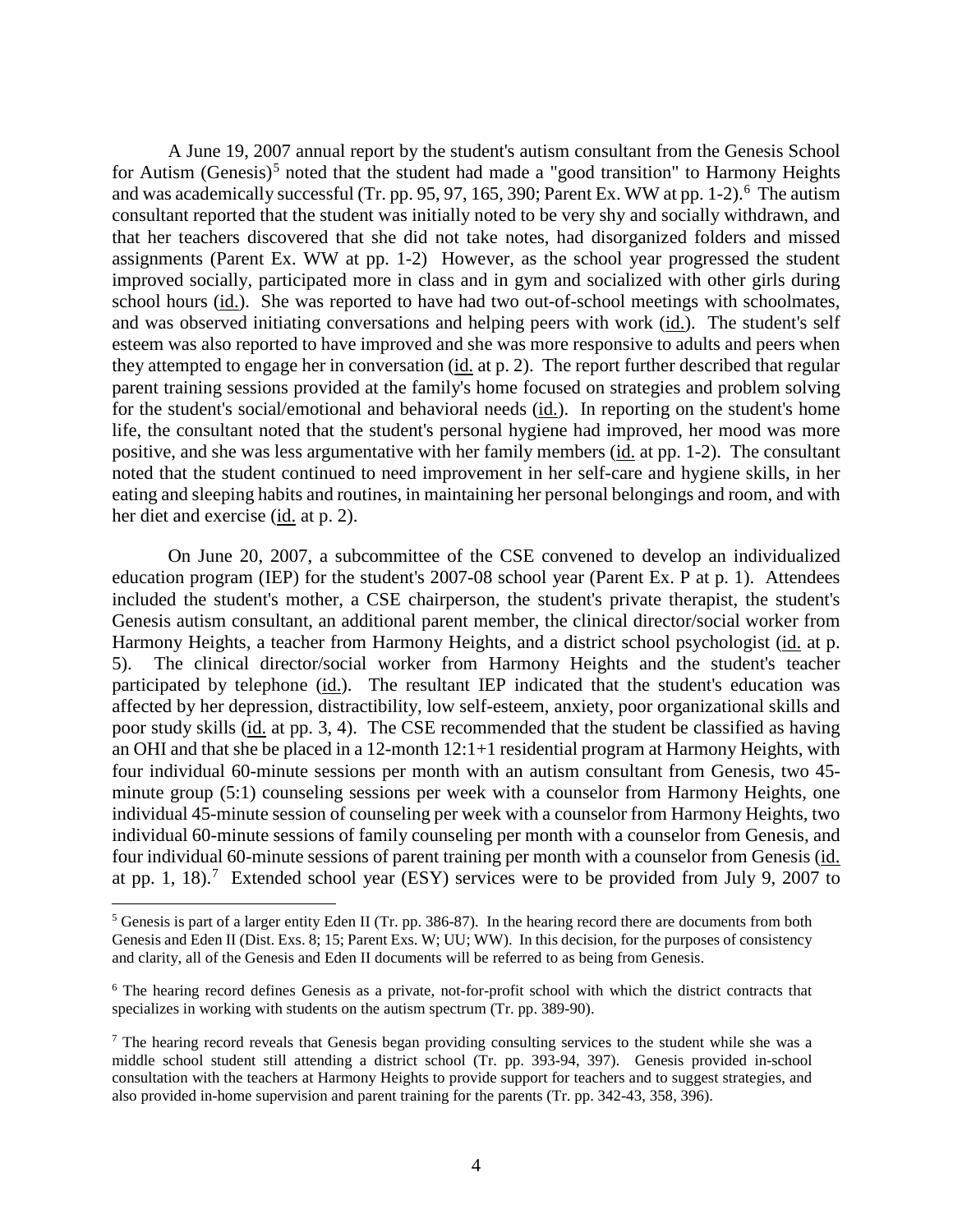August 17, 2007, and were identical to the services provided during the 10-month school year (id. at pp.  $1-2$ ).<sup>8</sup>.

A Harmony Heights psychiatric evaluation report dated July 11, 2009 reflected that the student had impaired abstract thinking, poor self-esteem and negativistic thoughts (Parent Ex. SS at p. 2). The evaluation report also indicated that she had diagnoses of a recurrent major depressive disorder and Asperger's syndrome (id. at p. 3). The psychiatrist noted that the student would be monitored for any change in the severity of her depressive symptoms and to obtain a baseline for her depression (id.). The psychiatrist reported that if no significant improvement of the student's symptoms were noted, then medication management would be recommended (id.).

On February 5, 2008, Harmony Heights held a transition planning meeting and completed a "Transition Planning Checklist" for the student (Dist. Ex 4). Participants in the transition planning meeting included the Harmony Heights school counselor, principal, and clinical director/social worker (id. at p. 2). The student was noted to be planning to enter a two year college program and was working toward living independently or with family (Dist. Exs. 4 at p. 2; 6). In order to assist in transition planning, a Level I vocational assessment was performed (Dist. Ex 5 at p. 1). During the student interview portion of the vocational assessment, the student indicated that she was interested in drama, law, and foreign languages and wanted to pursue a career as a lawyer, language interpreter or as an animator (id. at pp. 1-2). The interviewer noted that in order to help the student achieve these long-term goals, the student should continue to receive individual and group counseling, and also continue in a structured or residential educational setting (id. at p. 4). The transition planning checklist also noted that Harmony Heights would provide classroom and school-based vocational activities, activities to help the student live independently, and postsecondary education planning meetings (Dist. Ex 4 at p. 3).

An April 18, 2008 report from the student's teachers at Harmony Heights indicated that the student's social objective was to "increase [her] self confidence" (Parent Ex. Z at p. 1). Some of the student's teachers indicated that she was quiet and sometimes isolated herself from the rest of the class and from her peers; that in math class the student had difficulty asking for help and staying focused on the work in class, but earned average test grades and above average quarterly grades; that in English class the student had good reading comprehension and written expression skills, but had difficulty expressing herself verbally; and that she had a significant number of absences and struggled to meet deadlines for classroom assignments (Parent Exs. Z at pp. 1-2; CCC). The same report also indicated that the student was respectful to staff and peers (Parent Ex. Z at pp. 1- 2). The art teacher described the student as a "very talented art student," whose work was "beautifully executed and creative" (id. at p. 1). In addition, the teacher noted that although the student could appear sad and preoccupied with her own thoughts, she had a great sense of humor and had no difficulty communicating her needs to staff in that class (id.). The drama teacher described the student as "amazing in her ability to transform from a quiet student to an extremely

 <sup>8</sup> Although the family counseling component of the student's related services was provided by Genesis during the 10-month school year, the June 20, 2007 IEP reflects that these services were provided by Harmony Heights' staff during the extended school year (Parent Ex. P at pp. 1-2).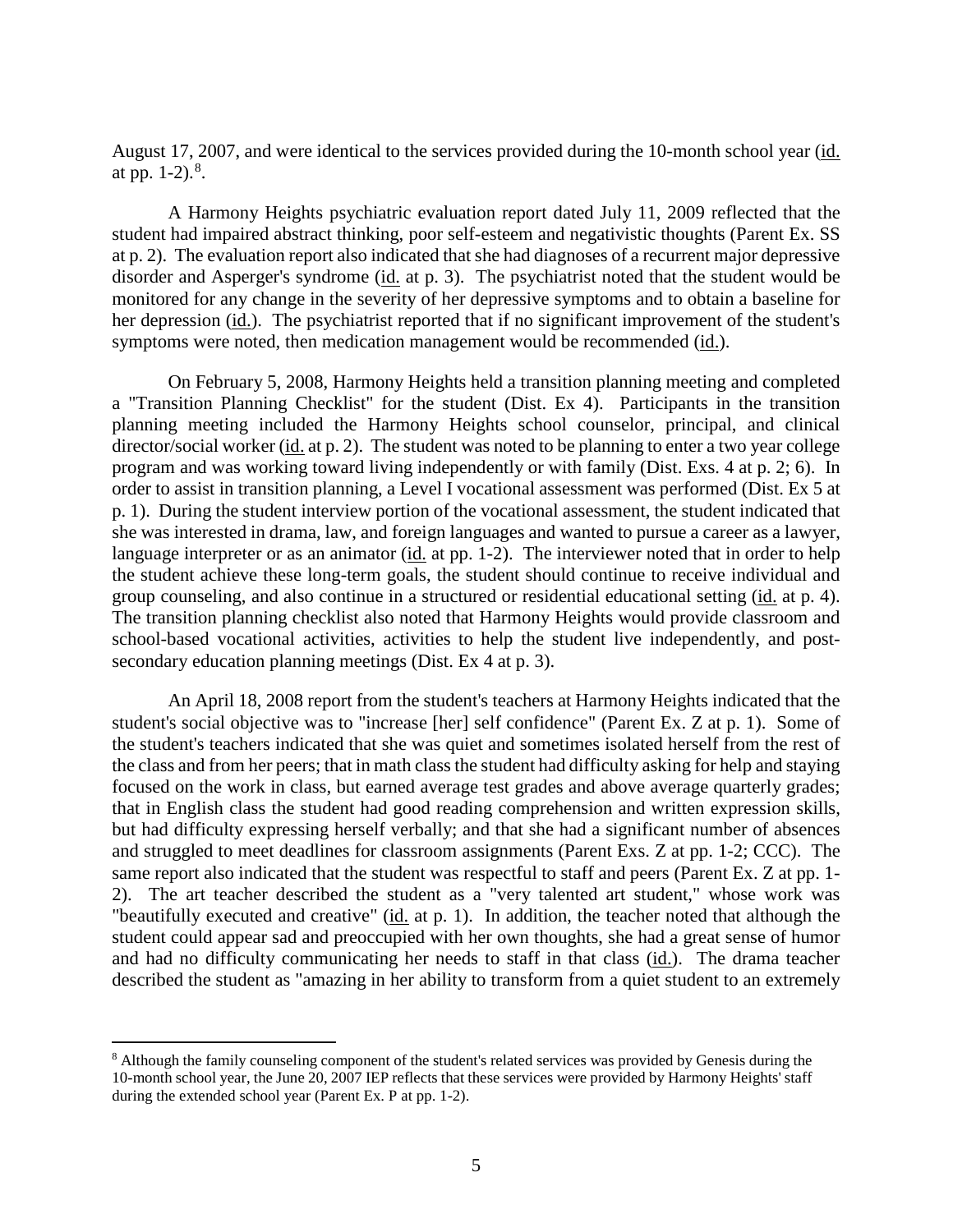accomplished actor and singer"  $(id)$ . The same teacher indicated that the student "g[ot] along very well with all her peers"  $(id.)$ <sup>9</sup>

A June 13, 2008 report from the student's Genesis autism consultant revealed that the school consultations at Harmony Heights consisted of observations, meetings with Harmony Heights staff, and staff support and training (Parent Ex. W at p. 1). Parent training and in-home supervision focused on teaching strategies to support the student's attainment of IEP goals, and behavioral strategies (id.). In discussing the student's eleventh grade school year (2007-08), the autism consultant noted that the student's first quarter grades ranged from 76 to 98, her second quarter grades ranged from 73 to 93, and her third quarter grades ranged from incomplete to 93 (id. at pp. 1-2). Socially, the student was reported to have improved; she improved her self-esteem, made friends, and participated more at the residence (id. at pp. 1, 2). In regard to parent training, the autism consultant reported that the student's IEP goals addressed strategies for positive behavioral changes and strategies to help with the student's social, emotional, and behavioral needs (id. at p. 2). At home the student's personal hygiene was reported to have improved, her mood was more positive, and she had become less argumentative with her family (id. at pp. 1-2). The autism consultant recommended that the student work on developing her functional skills in the area of hygiene, diet, exercise, eating and sleeping routines, and maintenance of personal belongings (id. at p. 2). She also recommended "person-centered planning," a life coach, VESID services, a Level 3 vocational assessment, continued school consultation, parent training and in-home supervision (id. at p. 3).

A June 13, 2008 report from the clinical director/social worker at Harmony Heights noted that the student remained "extremely fragile" despite her academic accomplishments (Dist. Ex. 1 at p. 1; Parent Ex. X at p. 1). The report noted that the student required additional sessions in order to "navigate" basic daily functioning and social interactions and that the student's socialization skills were extremely compromised (id.). She also reported that the student possessed emerging thought disturbances, mood instability, compromised sleep patterns, difficulty concentrating, and irrational or obsessive thoughts (id.). The clinical director/social worker further noted that the student's emotional concerns often precluded her from focusing and carrying out daily class objectives (id.). She indicated that the student's academic work had declined in the third quarter, she had several absences, and she failed to complete work (id.). In discussing her life at home, the clinical director/social worker reported that there was slight improvement in family communication, but that the student preferred to avoid verbalizing her feelings or interacting with her family while at home on weekend visits and spent an excessive amount of time on the computer avoiding family activities, outings and household responsibilities (id.). The clinical director/social worker indicated that the student was less preoccupied with her diagnosis of Asperger's syndrome and had begun to identify her strengths as an accomplished actor, artist and writer (id. at. p. 2).

 <sup>9</sup> For the 2007-08 school year, the student received the following grades: 76 in math 3, 85 in English 11, 86 in U.S. history, 84 in physical education, 94 in health, 87 in environmental science, 93 in drama, 92 in draw and paint, and 84 in astronomy (Parent Ex. YY). The student also passed the English Regents examination with a score of 88 (id.).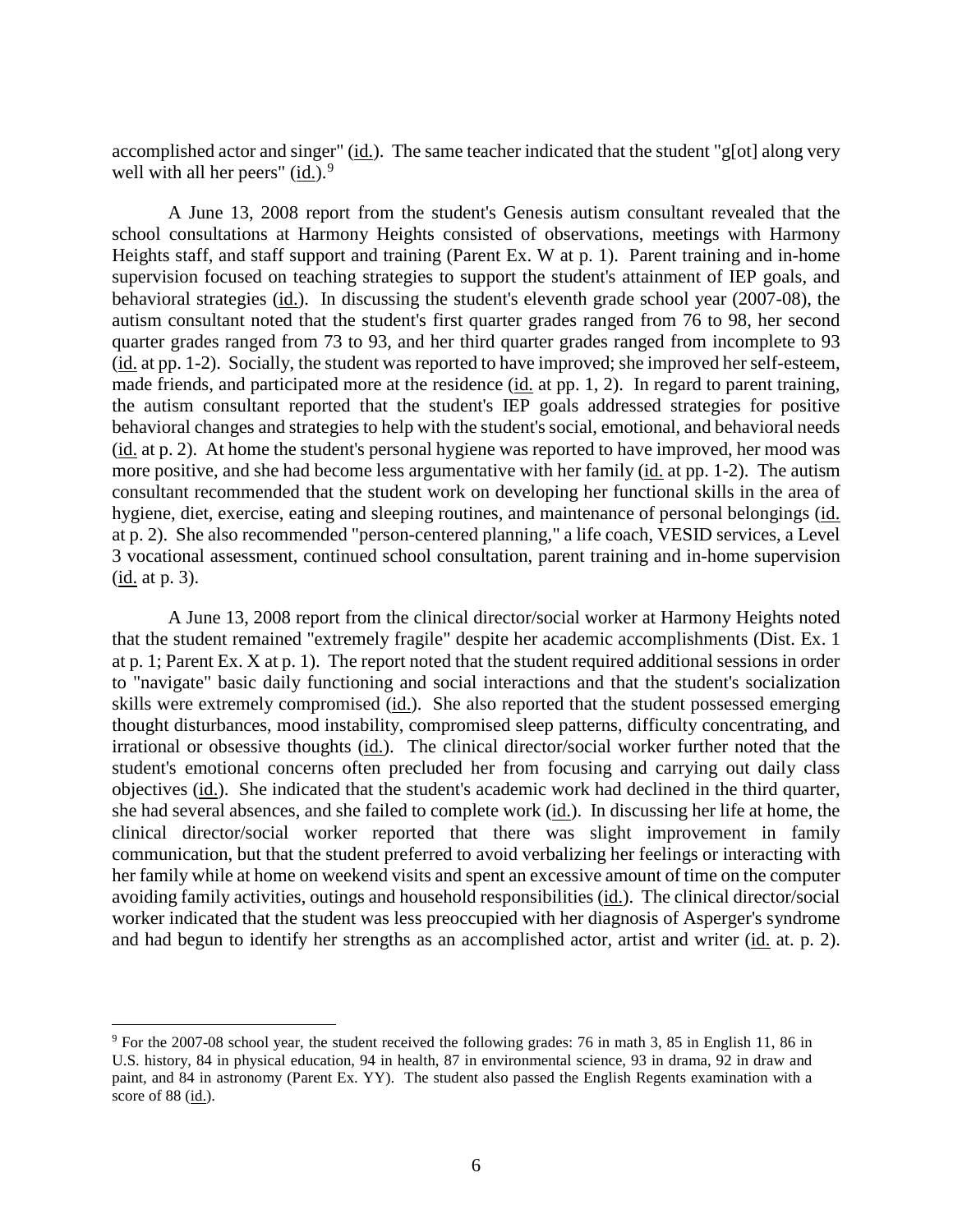The student also worked on improving her diet and exercise regimen to bolster her self-esteem and self-worth (id.).

A June 16, 2008 letter from the student's private therapist to the district's director of pupil personnel services reported that the student's progress was limited, particularly in her adaptive functioning skills (Parent Ex. V at p. 1). The private therapist stated that outside of Harmony Heights' supportive educational setting, the student was unable to function (id.). The private therapist recommended a reevaluation by the Fay J. Lindner Center for Autism (Lindner Center); an individual life coach; transition planning including assistance from the State Office of Mental Retardation and Developmental Disabilities (OMRDD); a teen support group; art lessons; therapeutic riding; visiting a community college with a life coach; a pre-college independent living/transition program; a senior year spread over 24 months; volunteer work; travel training; and an evaluation of the student's interest and proficiency in languages (id. at pp. 2-3).

On June 16, 2008, a CSE subcommittee convened to develop an IEP for the student's 2008- 09 school year (Parent Ex. S at p. 1). Attendees included the student, the parents, the district's director of pupil personnel services who functioned as the CSE chairperson, a social worker, the student's private therapist, the autism consultant from Genesis, Harmony Heights' clinical director/social worker, a teacher from Harmony Heights, and a school psychologist (id. at pp. 5- 6). The student, the clinical director/social worker from Harmony Heights and the teacher all participated by telephone (id. at p. 5). The resultant IEP reflected that the student needed to improve her organization skills, her study skills, and her attention skills (id. at pp. 3, 4). Regarding the student's post-secondary goals the IEP noted that the student had a goal of attending college to pursue a career in either graphic art or in foreign languages (id. at pp. 4, 5). The IEP indicated that Harmony Heights would provide counseling to improve the student's self-advocacy skills, emotional regulation, time management skills, and daily living skills (id. at p. 5). The IEP noted that the student would be provided with accommodations including preferential seating as needed, refocusing and redirection as needed (id. at p. 2). Recommendations for testing accommodations were that the student would be provided with extended time, a special location, explanation of directions and additional examples (id. at p. 3). The CSE recommended that the student remain in Harmony Heights' 12-month 12:1+1 residential program with four 60-minute individual sessions per month with an autism consultant from Genesis, two 45-minute group (5:1) counseling sessions per week with a counselor from Harmony Heights, one 45-minute session of individual counseling per week with a counselor from Harmony Heights, two 60-minute sessions of family counseling per month with a counselor from Genesis, one two-hour session of in-home supervision per month provided by Genesis, and one 60-minute session of parent training per month with a counselor from Genesis (id. at p. 2). ESY services were to be provided from July 7, 2008 to August 15, 2008, and were identical to the services recommended for the 10-month school year (id. at pp. 1- 2). The CSE also developed 12 annual goals to address the student's study skills, social/emotional and behavior needs, and career/vocational and transition needs (id. at pp. 7-8).

On June 23, 2008, an application was made to OMRDD by the district and signed by the student's mother to obtain services for the student (Dist. Ex. 13; see Dist. Ex. 12 ).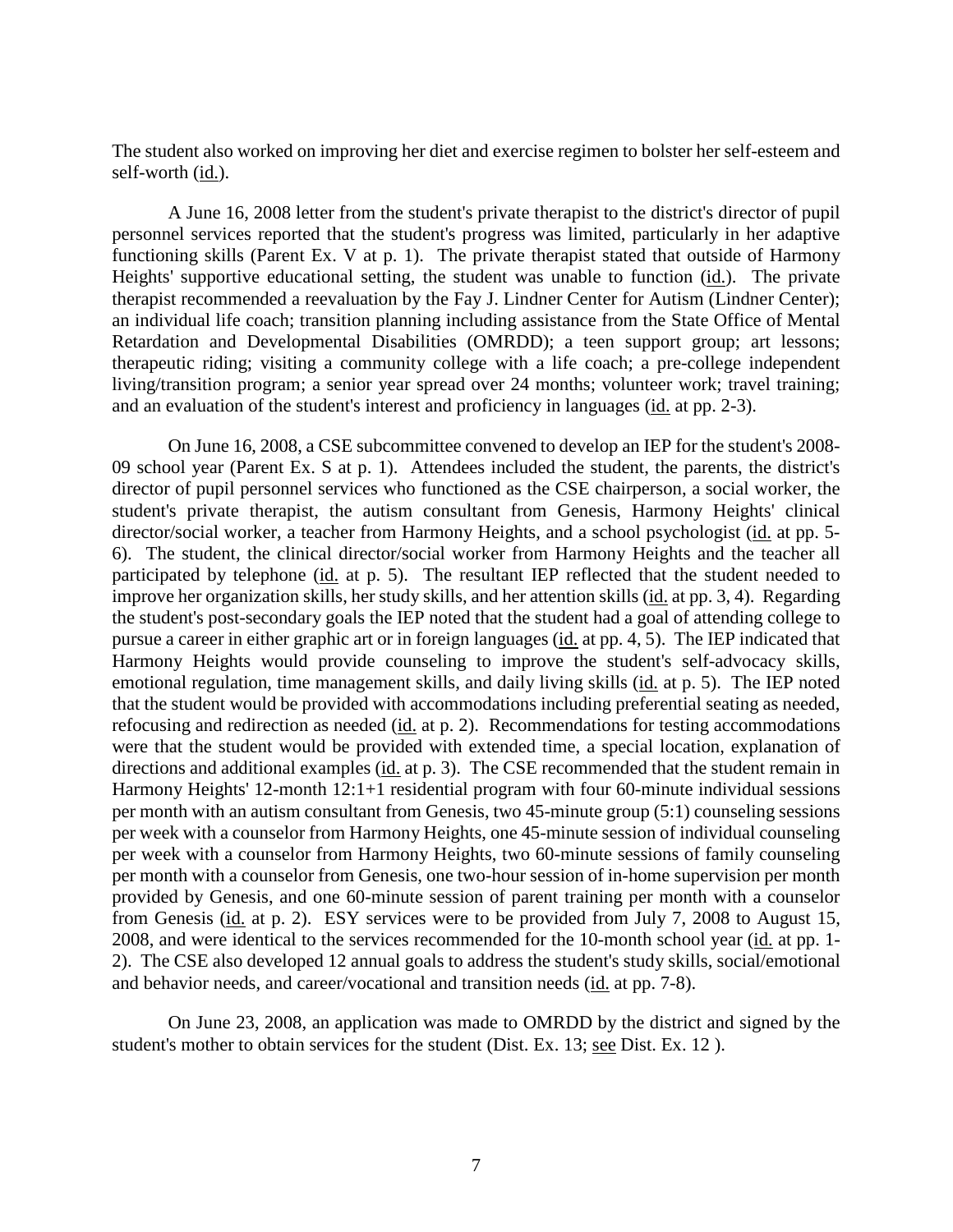By letter dated July 18, 2008, the district's director of pupil personnel services requested the Lindner Center perform a semantic language evaluation of the student (Parent Ex. XX; see Dist. Ex. 16).

An October 6, 2008 report of an assessment of the student by her private therapist described the student's functional skills and adaptive behaviors (Parent Ex. T). With the student's mother acting as informant, completion of the Vineland-II resulted in a standard (and percentile) score of 68 (2), a communication score of 69 (2), a daily living skills score of 66 (1), and a socialization score of 74 (4) (id. at pp. 1-2, 7, 8, 9). The private therapist conducting the evaluation reported that the student's time management, organization, and initiation skills were "major obstacles" that needed to be practiced (id. at p. 3). The private therapist also recommended an "extended transition plan" to prepare for the student's post-secondary education, employment and independent living; the use of shadows and buddies to encourage socialization, motivation and independence; a job coach; apprenticeships and volunteer experiences; rehearsal of self-advocacy skills; and "rehears[al]" of BOCES or community college courses to assist her transition to a post-secondary program (id.).

On October 29, 2008, the CSE convened to develop an IEP for the student's 2008-09 school year (Dist. Ex. 7). Attendees included the student, the student's mother, the district's director of pupil personnel services who functioned as the CSE chairperson, a school psychologist, a social worker, both of the student's autism consultants from Genesis, the clinical director/social worker from Harmony Heights, a teacher from Harmony Heights and the student's private therapist (id. at pp. 5-6, 12). The student, the clinical director/social worker from Harmony Heights and the Harmony Heights teacher all participated by telephone (id. at p. 6). The resultant IEP noted that the student would be provided with accommodations including preferential seating as needed, refocusing and redirection as needed (id. at p. 2). The student was also to be provided with test accommodations including extended time, a special location, explanation of directions and additional examples (id. at p. 3). The IEP noted that the student was expected to complete high school with a Regents diploma in June 2009 (id.). The IEP also noted that the student needed to improve her organizational and study skills in order to help her achieve her goal of attending college to pursue a career in either graphic art or foreign language (id. at pp. 4, 5, 6). The IEP further noted that the student's goal was to live independently (id. at p. 5). In order to assist the student's transition to post-secondary activities, the IEP recommended that the student meet with a counselor at Harmony Heights to identify and discuss her career interests and work on improving her self-advocacy skills, emotional regulation and time management skills (id.). To acquire daily living skills and community skills, the student was encouraged to participate in peer activities at the residence and to practice cleaning, self-care and time management skills at the residence (id.). The Genesis autism consultants recommended a behavior intervention specialist to work with the student on travel training, and accompanying the student into the community to give her hands-on opportunity for vocational training (id. at p. 6). The CSE also discussed the student's participation in a senior transition program and in planned community trips (id.). The CSE further discussed making a BOCES referral for a job coach and a referral to VESID; an OMRDD referral had already been made (id.).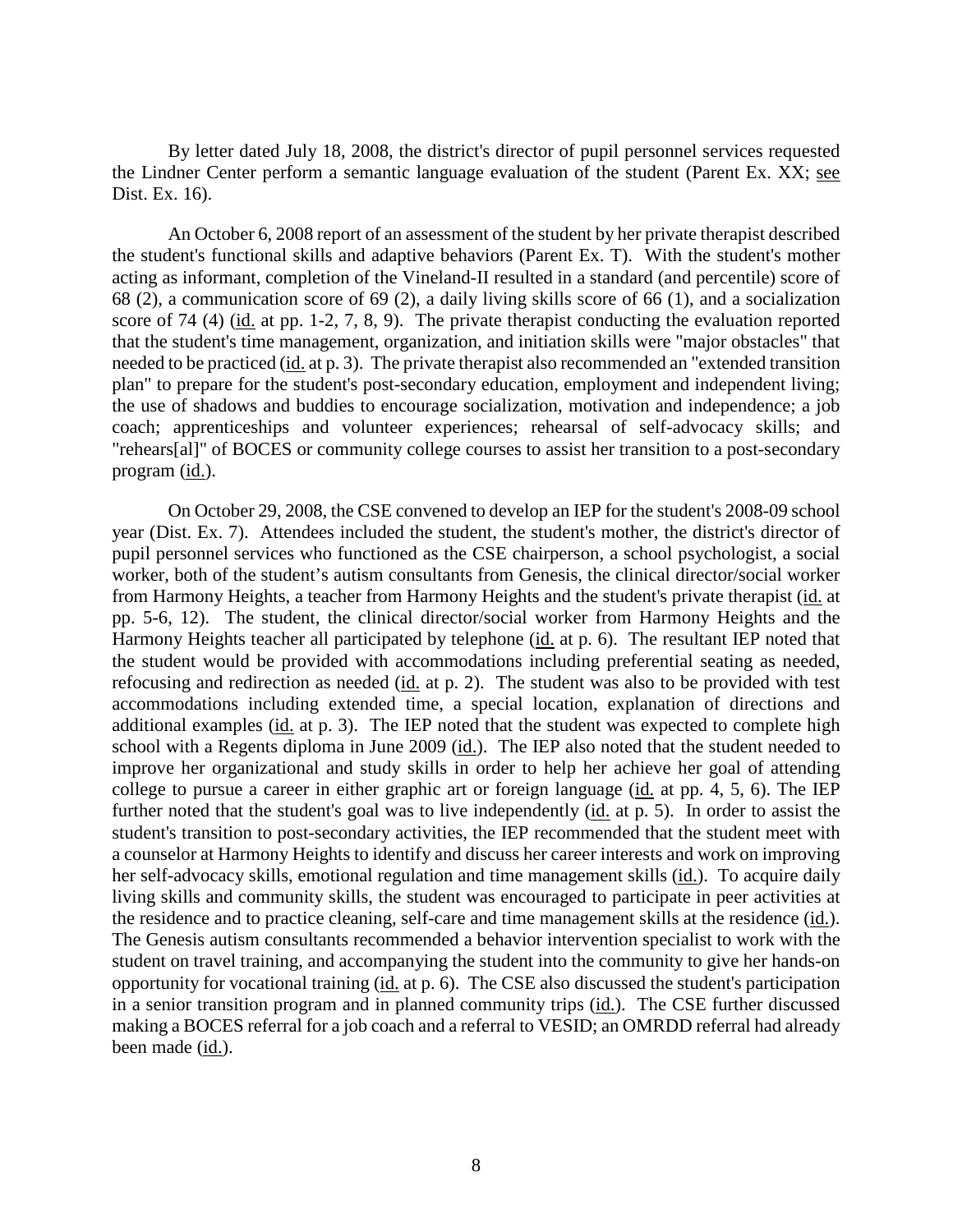To assess the student's ability to learn a language other than English, the CSE made a referral to the Lindner Center  $(id.)$  <sup>10</sup> The CSE further recommended that the student remain in a 12-month 12:1+1 residential program at Harmony Heights, with four 60-minute individual sessions per month with an autism consultant from Genesis, one four-hour individual session with a Genesis behavior specialist, two 45-minute sessions of weekly group (5:1) counseling with a counselor from Harmony Heights, one 45-minute session of individual counseling per week with a counselor from Harmony Heights, two 60-minute sessions of family counseling per month with a counselor from Genesis, one two-hour session of in-home supervision per month provided by Genesis, and one 60-minute session of parent training per month with a counselor from Genesis (id. at pp. 1-2).The recommended ESY services were the same as those contained in the prior IEP with the exception that the behavior specialist service was not recommended (id.).<sup>11</sup> The CSE kept the same 12 annual goals previously developed at the June 2008 CSE meeting (compare Parent Ex. S at pp. 7-8, with Dist. Ex. 7 at pp. 7-8).

By letter dated November 13, 2008, OMRDD advised the student that it had determined that the student had a developmental disability and was therefore eligible to apply for OMRDD services (Dist. Ex. 14). The letter provided the name and telephone number of a contact person at OMRDD, and the name of the contact person at the district's high school (id.).

By letter dated January 16, 2009, the parents advised the district's director of pupil personnel services that they believed that the October 2008 IEP contained numerous inaccuracies (see Parent Ex. C at p. 1), and identified the portions of the IEP that they believed needed to be altered or deleted (id. at pp. 1-2).

By another letter dated January 16, 2009, the parents wrote to the district's superintendent as a follow-up to a meeting that had been held on January 8, 2009 (Parent Ex. D). The parents requested that the district investigate other therapeutic schools for the student so that she could obtain transition services that were "more appropriate" than the services being provided at Harmony Heights (id.).

In early 2009, Harmony Heights prepared an "Individualized Transition Plan" for the student (Dist. Ex. 20). The student was interviewed to determine her strengths and interests and Harmony Heights developed several goals to assist the student in transitioning to post-secondary

 $10$  The October 2008 IEP indicated that the student was exempt from learning a language other than English (Dist. Ex. 7 at p. 3). According to the district's director of pupil personnel services, the CSE thought that foreign language was not a realistic goal for a student who had been language exempt for so long and who would be graduating in only eight months (Tr. pp. 266-68, 270). Despite this absence of foreign language study, the district agreed to assess the student's ability to learn a language other than English and made a referral to the Lindner Center (Tr. pp. 168-70; Dist. Ex. 7 at p. 6). The hearing record also reveals that the foreign language exemption was requested by the student's mother before the student was placed at Harmony Heights (Tr. pp. 167, 486, 683- 84; see Tr. pp. 683-84; Joint Ex. 1 at p. 49), and the student's mother knew that Harmony Height did not have foreign language classes (Tr. p. 721; see Tr. pp. 104, 426).

 $11$  The October 2008 IEP contained a notation which indicated that the behavior intervention specialist was to use four hours per week as needed (Dist. Ex. 7 at p. 2). It is unclear from the document whether this notation was to clarify the regular school year, the ESY, or both (id.).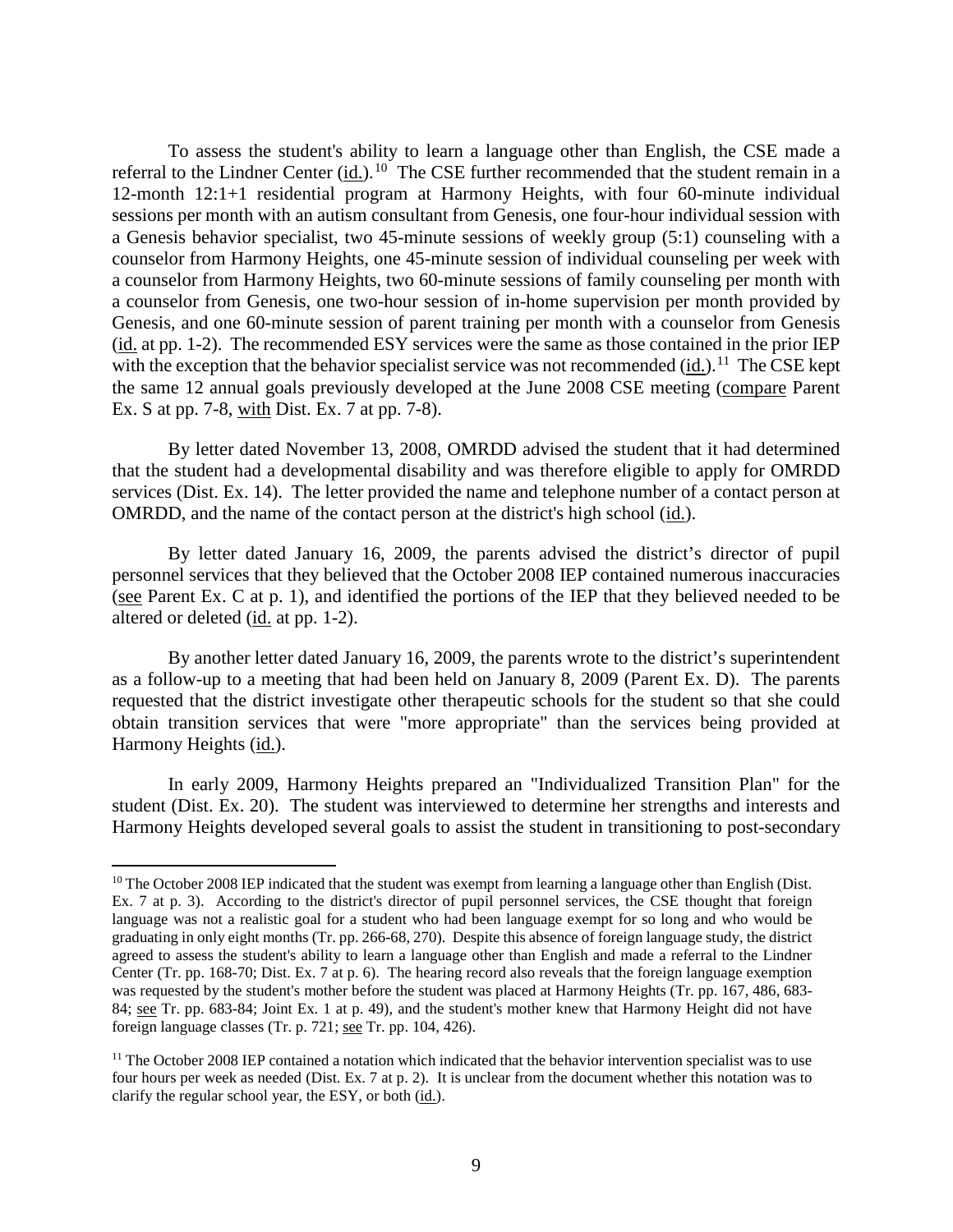education and community living including goals to help the student explore a variety of career options; evaluate her strengths and weaknesses; explore her desire to live at home or in a group home; assist her in managing daily living skills such as self-care, house keeping duties, meal preparation, money management, insurance coverage, and citizenship skills; apply to VESID or to other support agencies; identify education options; obtain a driver's license; self-advocate and participate in planning for her future; advocate for her own medical needs; and seek therapeutic assistance when necessary (id. at pp. 2-3, 4-5).

On February 24, 2009, at a meeting arranged by the district, the student's mother met with a VESID counselor at the district's high school to discuss VESID services and the student's eligibility for those services (Tr. pp. 667-669, 670; Dist. Exs. 17; 25; Parent Exs. HH; II; see Dist. Exs. 18; 19). The student's mother was provided with a description of the services offered and an application for VESID (Dist. Ex. 25).

By letter dated March 12, 2009 to the district director of pupil personnel, Genesis requested funding for the public transportation costs associated with the student's functional life skills training (Parent Ex. TT).

By letter dated March 16, 2009, addressed to both the district's superintendent of schools and the director of pupil personnel services, the parents requested that the district confer with the New York State Education Department to find a "more appropriate" out-of-State residential school for the student (Tr. p. 358; Parent Ex. F).

By letter dated April 6, 2009 addressed to the district's director of pupil personnel services, the parents requested that the district convene an emergency CSE meeting to find a new placement for the student (Parent Ex. G at p. 1). The parents also requested that the district confer with the Pathway School, an out-of-State approved private school, in order to evaluate the appropriateness of that school as a potential placement (id.).

By letter dated April 8, 2009, the district's director of pupil personnel services acknowledged the parents' request for an emergency CSE meeting and advised the parents that the school district would be closed from April 9, 2009 to April 20, 2009 (Parent Ex. H). She further stated that the parents' request for a residential program at the Pathway School would be discussed at the CSE meeting and advised the parents to contact her with any questions (id.).

An April 22, 2009 "Annual Review" report for the 2008-09 school year from Genesis revealed that behaviorally, the student had a good rapport with her therapist, participated in therapy and sought assistance when in crisis (Parent Ex. UU at p. 1). On occasion during the 2008-09 school year, when she was upset, the student demonstrated impulsive and destructive behavior characterized by destroying property (id.). As a consequence of this behavior she dropped to a lower level in the residence which afforded her fewer privileges (id.).<sup>12</sup> Academically, the student

<sup>&</sup>lt;sup>12</sup> The hearing record reflects that in Harmony Heights' residential program, students must abide by residential rules and move up through a four level system as they meet certain goals (Tr. pp. 69-70; Dist. Ex. 23; Parent Ex. NN). Level 3 allowed the student to go home every weekend (Tr. p. 88; Dist. Ex. 23). According to the principal of Harmony Heights, the level system is designed to encourage students to work toward goals (Tr. p. 43).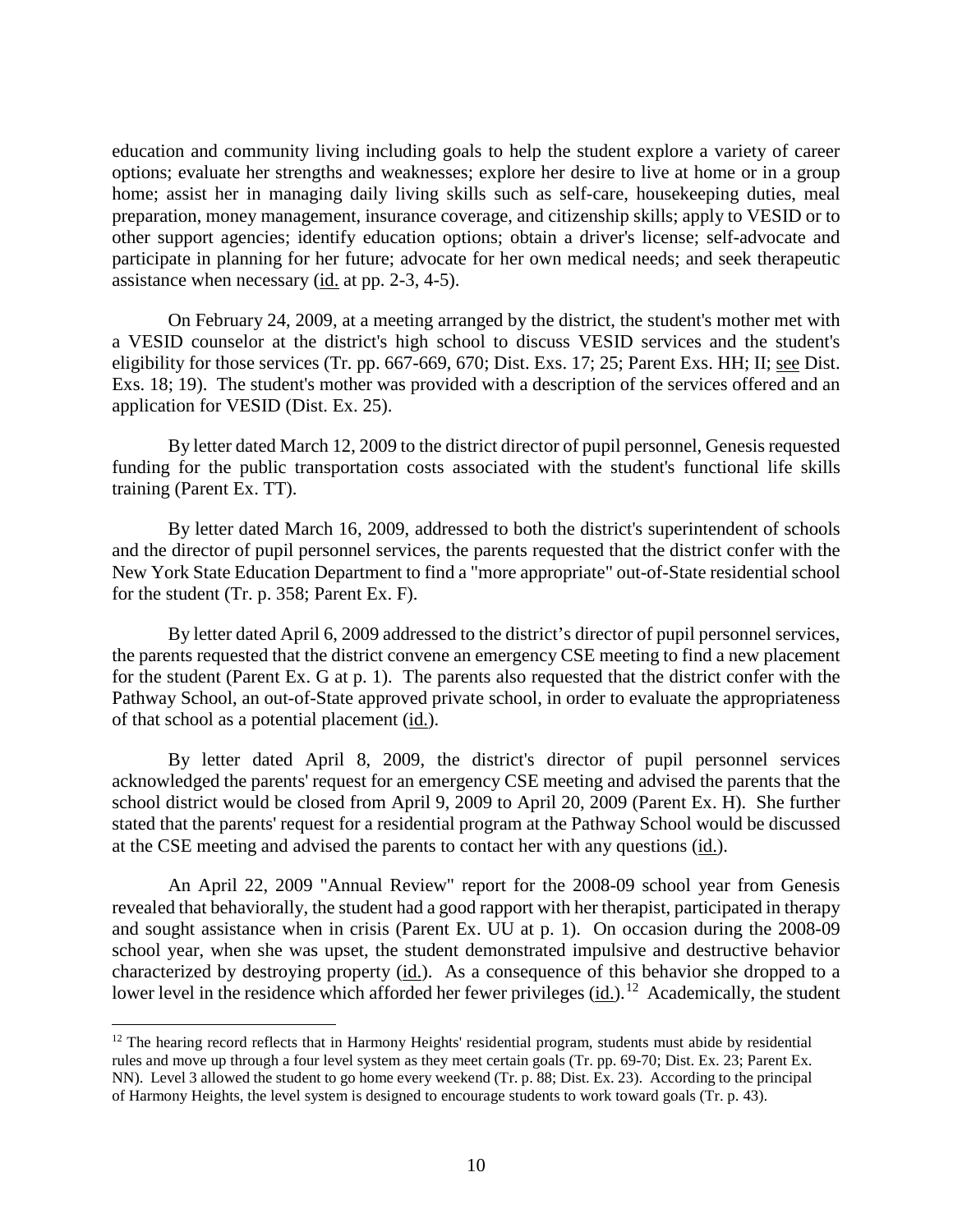struggled with organizing long assignments, breaking down large tasks, and allotting adequate time for each task (Parent Ex. U at p. 1; see Parent Ex. GG). However, the Genesis report indicated that academically, the student performed well particularly in art, drama, and computer technology (Parent Ex. UU at p. 1). The report also noted that socially, the student struggled with her peers at times due to her inability to understand many of the nuances of "teenage girl friendships," had difficulty maintaining conversations, and tended to isolate herself from others (id. at p. 2).

On May 11, 2009, the student and her mother met with a different VESID counselor to again discuss VESID services and the student's eligibility for those services (Tr. pp. 669-71; Parent Exs. JJ; KK). This second meeting was arranged by Harmony Heights (Tr. p. 670).

A June 2009 letter from the student's residential director at Harmony Heights noted that the student was able to meet the expectations of a "Level 3" in her residence (Dist. Ex. 23). The letter also noted that although the student was demoted to a "Level 2" in February 2009, she regained her Level 3 status the following month (Dist. Ex. 23; see Parent Ex. PP).

On June 8, 2009, the CSE convened to conduct an "exit meeting" for the student (Dist. Ex. 10). Attendees included the student, the parents, the district's director of pupil personnel services who also acted as the chairperson, a psychologist, the student's Genesis consultant, the student's private therapist, a friend of the parent, a social worker, the Harmony Heights clinical director/social worker, the executive director of Harmony Heights, the Harmony Heights principal, a Harmony Heights special education teacher, a residential director from Harmony Heights, and a "2nd School" principal (id. at pp.  $1-2$ ).<sup>13</sup> The student, all members from Harmony Heights, and the "2nd School" principal participated by teleconference (id. at p. 2). At the meeting, the parents requested an "extension" of the IEP and presented a two-page document listing the alleged educational failures of the district, Harmony Heights, and Genesis as they related to the student's needs (id.; see Parent Ex. FF). The parents requested that the student be placed at the Pathway School and that a reevaluation of the student be conducted by the Lindner Center (Dist. Ex. 10 at p. 2).

The CSE reviewed an April 1, 2009 communication assessment of the student at the exit meeting, which indicated that the student did not have any barrier to learning a foreign language (Dist. Ex. 10 at p. 2). The "Post-Secondary Student Exit Summary Report" reflected that at the meeting the CSE discussed the student's participation in the "Senior Transition" class and its focus on personal finance, banking, safety, community service projects, and weekly school social outings (id. at p. 11). The CSE also noted that the student had acquired independent living skills such as maintaining her personal living space, laundering her clothing, maintaining personal hygiene, punctuality, and making change at a register (id. at p. 13). The exit summary noted that the student had a pending VESID application, and provided the name and telephone numbers of persons who could assist the student in exploring college programs and resources available through OMRDD (id. at pp. 11-13).

<sup>&</sup>lt;sup>13</sup> The exit meeting document indicated that attendance by an additional parent member was declined (Dist. Ex. 10 at p. 2).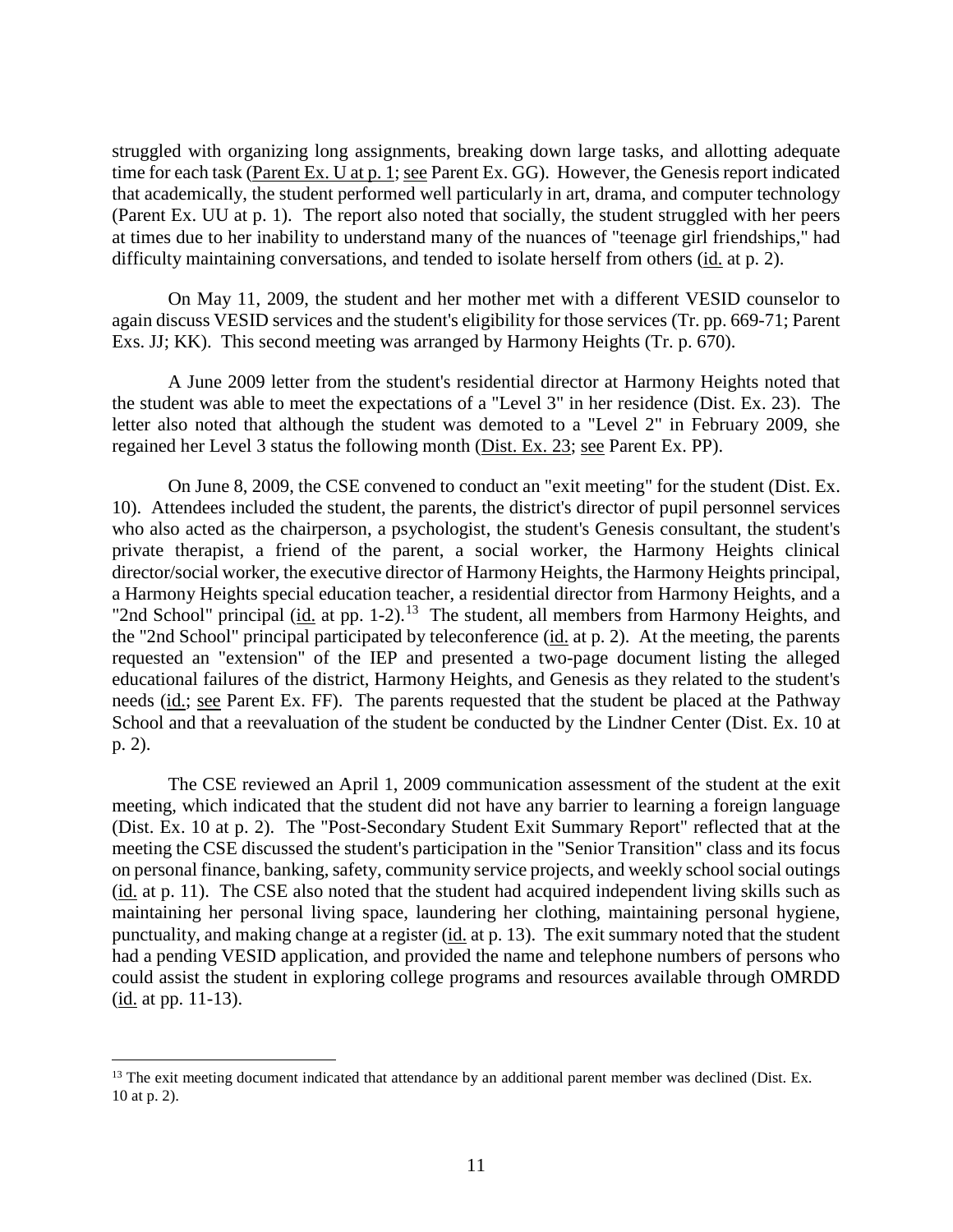By due process complaint notice dated June 16, 2009, the parents requested an impartial hearing (Parent Ex. A at p. 4). The parents contested the district's decision to allow the student to graduate, asserting that the district had failed to coordinate and provide appropriate transition services for the student (id. at p. 2). Specifically, the parents asserted, among other things, that the district failed to: start transition planning for the student when she was 15; provide appropriate vocational transition goals; reevaluate the student; assist the parents with securing VESID and OMRDD services; correctly represent information on the October 2008 IEP; respond to the parents' letters; research therapeutic educational programs; provide travel training; provide drivers' education; provide peer mentors; provide a foreign language assessment; provide appropriate speech-language services; provide appropriate goals; ensure that the student's related services were provided; or implement any of the recommendations made in the Lindner Center evaluation report dated spring  $2007$  (id.).<sup>14</sup> The parents also asserted that Harmony Heights failed, among other things, to: arrange for the student's participation in outside activities; extend the student's junior and senior years to allow for "sufficient adaptive and independent skill" development; provide transition planning; arrange and prepare the student for the Scholastic Aptitude Test (SAT); teach the student how to develop an art portfolio; provide college planning; assist with the student's applications to college; provide speech-language services; address the emotional difficulties of the student; teach the student self-care and self-management skills; or implement any of the recommendations made in the Lindner Center evaluation report dated spring 2007 (id. at pp. 2-3). The parents also asserted that the district-provided autism consultant from Genesis failed to: provide 40 hours of autism consultant services; provide 120 hours of a behavior specialist; provide 20 hours of in-home supervision; provide all of the required parent training; provide 14 hours of related services between July 7, 2008 and August 15, 2008; prepare a transition plan; provide travel training; provide "shadow" or "life coach" services until March 2009; or implement any of the recommendations made in the Lindner Center evaluation report dated spring 2007 (id. at p. 3). As relief, the parents requested that the student be provided with "necessary services through placement in a residential therapeutic program, such as the Pathway School" and provide "necessary and appropriate transition services with sufficient vocational, educational and independent living components necessary for successful outcomes" (id. at p. 4). They further requested that the student be provided with an "appropriate" reevaluation (id.).

On June 26, 2009 the student graduated from Harmony Heights with a Regents diploma (Dist. Ex. 21 at p. 1).<sup>15</sup>

By letter dated June 30, 2009, the district through its attorney answered the parents' due process complaint notice (Dist. Ex. 9 at p. 1; Parent Ex. DD at p. 1). The district denied each allegation in the due process complaint notice and averred that travel training and drivers' assessments were not specifically provided, but that the district had no obligation to provide them (id.). The district also alleged that the reevaluation of the student was "ultimately offered" and that the district did not have an obligation to implement the private autism center's

<sup>&</sup>lt;sup>14</sup> A report from the Lindner Center dated spring 2007 is not included in the hearing record.

<sup>&</sup>lt;sup>15</sup> The hearing record reflects that the student received a 77 on the math A Regents examination, 78 on the earth science Regents examination, 82 on the global studies Regents examination, 88 on the English Regents examination and 98 on the U.S. history Regents (Dist. Ex. 21 at p. 3).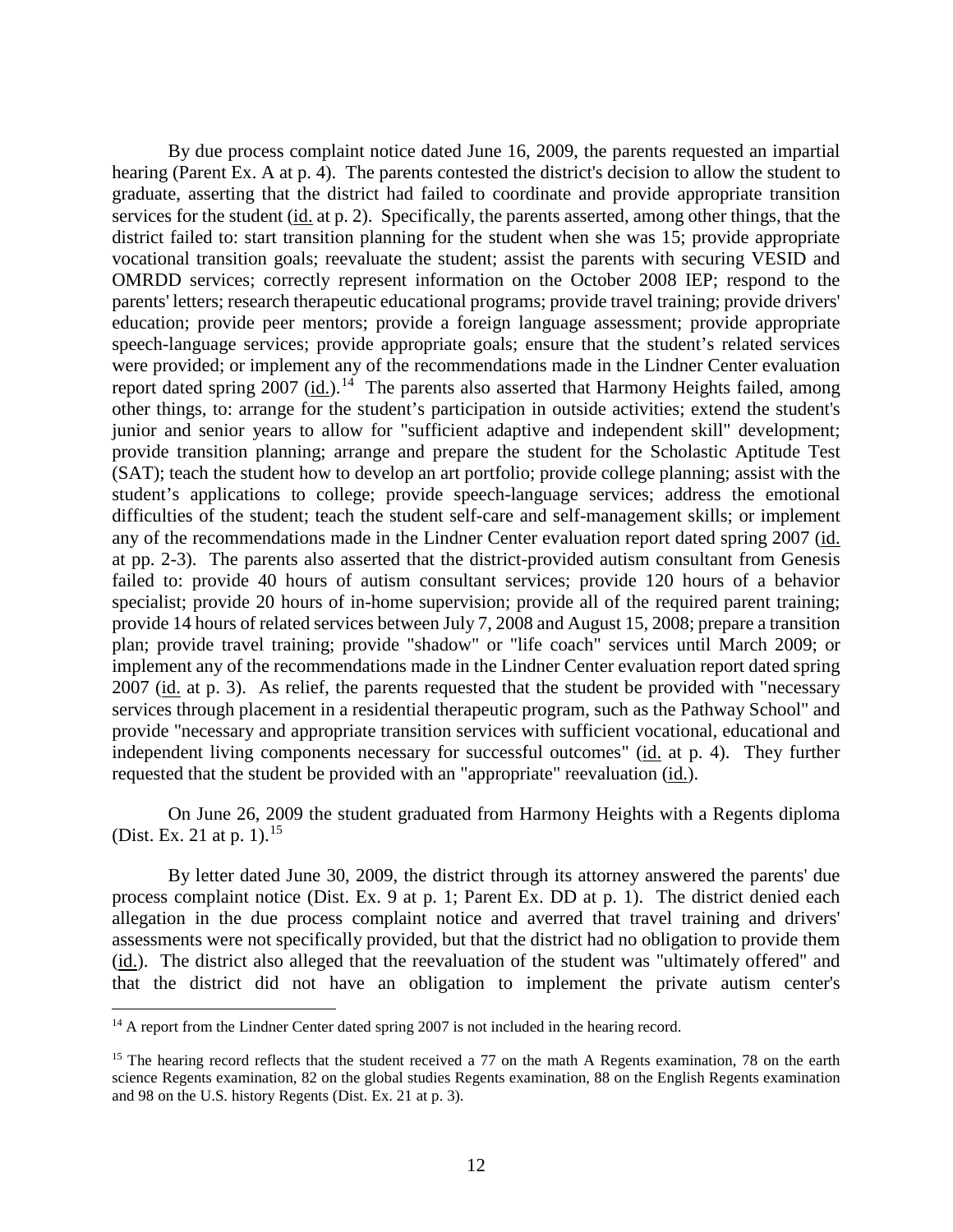recommendations (id.). The district also asserted that the student was no longer eligible for services rendered by the district because she had earned a high school diploma (id.). In addition, it asserted that the district had not failed to provide "legally sufficient transitional services" such that compensatory services would be warranted (id.).

By e-mail dated July 1, 2009, Genesis advised the parents that the district agreed to continue the student's in-home parent training services in order to make up for missed hours (Parent Exs. J; MM).

On July 9, 2009, the student participated in a psychological assessment performed by the Lindner Center (Dist Ex. 24 at p. 1). The resultant assessment report noted that the student received a communication assessment in March 2009, which determined that she had the skills to learn and apply the core areas of foreign language (id.). Administration of the Wechsler Adult Intelligence Scale – Fourth Edition (WAIS-IV) resulted in the following composite (and percentile) scores: 110 (75) in verbal comprehension, 123 (94) in perceptual reasoning, 114 (82) in working memory, 94 (34) in processing speed, and a full scale score of 114 (82) (id. at p. 3). The report noted that the student's greatest strength was her ability to perceive, analyze, synthesize and manipulate visual patterns and stimuli and that her greatest weakness was in her processing speed ability (id. at p. 5). The Lindner Center team of evaluators recommended testing accommodations for the student including extended time, use of a calculator, testing in a separate location with minimal distractions, and clarifying directions when necessary (id.). The evaluators also recommended that the student work closely with academic advisors to assist with course scheduling and in accessing appropriate services; that she be provided with a copy of class notes for each lecture; that her teachers check with her to ensure that she understood lessons and assignments; and that her teachers utilize repetition, prompting and visual cues (id. at p. 6).

On September 10 and 11, 2009, the student's private therapist conducted a reassessment of the student's adaptive behaviors (Parent Ex. AA). With the student's mother again acting as informant, completion of the Vineland-II resulted in a standard (and percentile) adaptive composite score of 63 (1), a communication score of 68 (2), a daily living skills score of 62 (1), and a socialization score of 65 (1). (id. at pp. 1-2, 7, 8, 9). In describing the student's communication deficits, the therapist noted that the student needed frequent prompting to explain ideas or experiences, and spoke too softly and in monotone (id. at pp. 1-2). In describing the student's daily living skills, the therapist noted that the student's self-care, appearance and diet had improved; however, she was unable to independently take medications, rarely prepared food, never used tools or household products, failed to put away personal possessions and clothing, failed to wash dishes or clear a table completely, and failed to clean (id. at p. 3). In describing the student's socialization deficits, the private therapist reported that the student was very slow to process verbal exchanges, did not initiate small talk, and had few social contacts while living at home (id.). The private therapist indicated that recommendations previously made by her in October 2008 continued to be necessary and appropriate for the student including "an extended transition plan to prepare [the student] for post secondary education, employment and independent living" (id. at p. 4). The private therapist opined in the report that the student required a residential program designed to teach the student independence and to generalize adaptive skills "in a more open campus, in an independent living component and in community-based vocational and pre-college experiences" (id.). In addition, the therapist recommended an "evidence based assessment" of the student's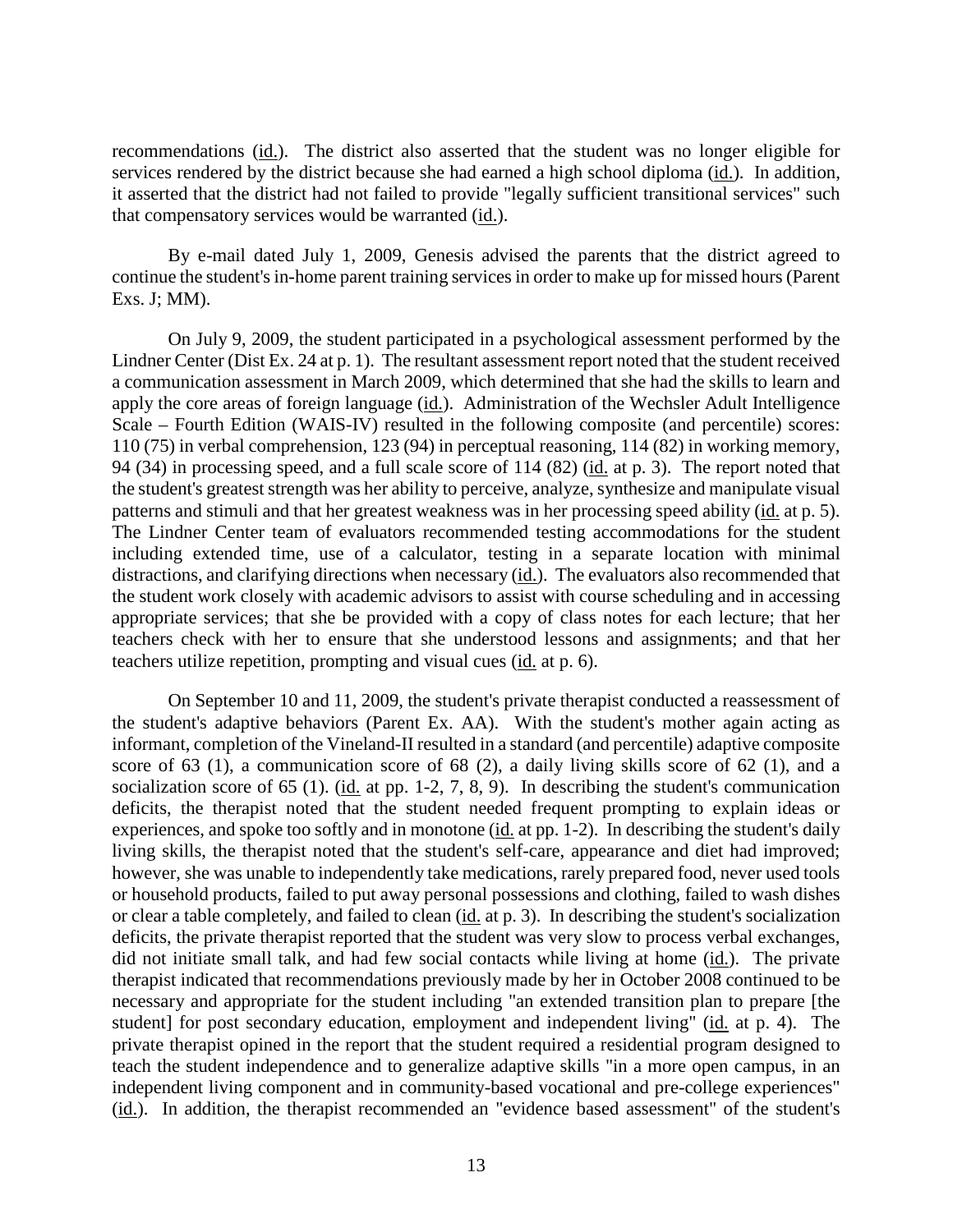executive functions; use of coaches, shadows, and mentors; and regular volunteer experiences and apprenticeships (id.). The social worker further recommended "appropriate school support to ensure actual linkage" to the services of OMRDD and a post-secondary independent living program; a psychiatric assessment; and individual and group speech-language therapy to develop her pragmatic language skills (id. at p. 5). The private therapist also indicated in the report her belief that the district's June 2009 post-secondary student exit summary report, which stated that the student's social/emotional skills were generally age appropriate except for a moderate delay with peers, was "a gross misstatement" (id.).

On September 14, 2009, a pendency hearing was conducted in order to determine the student's placement during the pendency of the proceedings (see Joint Ex. 1).<sup>16</sup> At the pendency hearing, the impartial hearing officer ordered that the student receive secondary level instruction comprised of two hours per day of tutoring at a neutral site (IHO Interim Order at p. 3; Joint Ex. 1 at p. 167). In an interim decision dated October 1, 2009, the impartial hearing officer denied the parents' request for a change of placement during the pendency of the proceedings to the Pathway School<sup>17</sup> and concluded that the terms of the student's then current IEP, dated October 29, 2008, including her placement at Harmony Heights, was her pendency placement (IHO Interim Order at pp. 7-8).

On October 5, 2009, the student returned to Harmony Heights pursuant to the impartial hearing officer's pendency determination (Parent Ex. AA at p. 1).

The impartial hearing began on December 11, 2009, and concluded on February 1, 2010, after four days of proceedings (Tr. pp. 1, 240, 543, 860, 1043).<sup>18</sup> On March 22, 2010, the impartial hearing officer rendered his decision (IHO Decision at p. 37). He determined that the student had not received services pursuant to pendency for approximately eight weeks (id. at p. 33). In order to remedy this violation, the impartial hearing officer granted the student 8 weeks of compensatory education consisting of the Genesis autism consultant services, which should include community experiences, individual and group counseling, family counseling, and parent training (id. at pp. 33-34). The impartial hearing officer also found that the hearing record did not support the parents' assertion that the district failed to develop and implement a proper transition plan (id. at p. 35). He found that the hearing record revealed that the district, Harmony Heights, the parents, the student's private therapist, and the independent consultants all contributed to the development of the student's 2008-09 IEP (id. at pp. 34-35). He also found that the evidence in the hearing record revealed detailed post-secondary education goals, a coordinated set of transition activities,

<sup>&</sup>lt;sup>16</sup> For statutory and regulatory provisions pertaining to a student's educational placement during administrative or judicial proceedings, see 20 U.S.C. § 1415(j); Educ. Law § 4404(4)(a); 34 C.F.R. § 300.518; 8 NYCRR 200.5(m).

 $17$  Initially the parents sought to have the student attend the Pathway School, but as the impartial hearing continued, they altered their requested relief and instead sought a change of placement to a private out-of-State college internship program (Tr. pp 183, 719-20; Parent Exs. A at p. 4; L; M; FFF; GGG; HHH; III). In this appeal, the parents seek two years of compensatory education at the private out-of-State college internship program (Pet. ¶¶ 84-97).

<sup>&</sup>lt;sup>18</sup> The hearing record reflects that the parents were represented by counsel at the impartial hearing (IHO Decision at p. 1).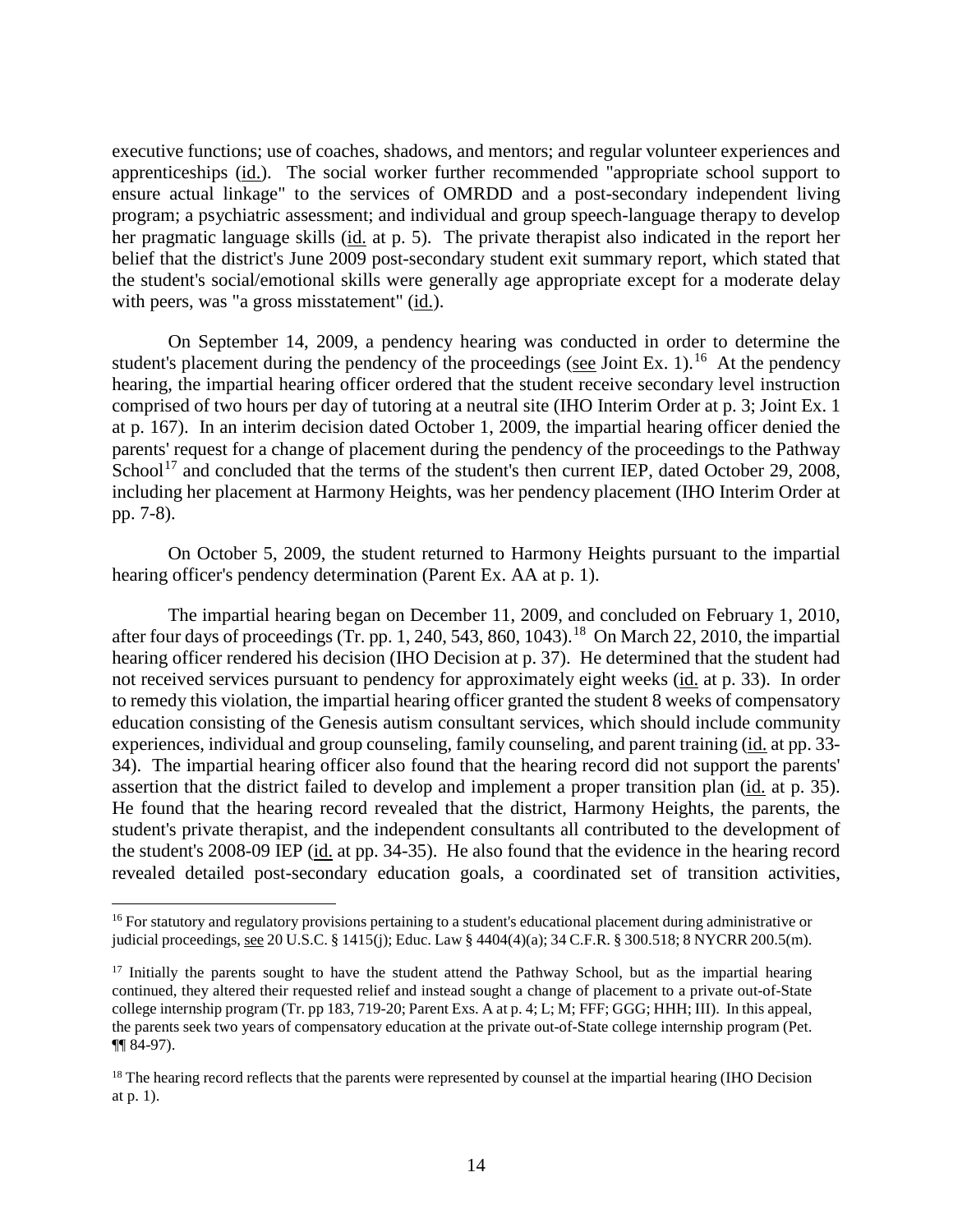measurable goals, and career/vocational transitions (id. at p. 35). The impartial hearing officer also disagreed with the parents' assertion that the transition activities were not implemented in a timely manner (id.). He determined that parents' actions prevented the district, Harmony Heights staff, and the autism consultant from Genesis from successfully implementing the transition services (id.). The impartial hearing officer found that suggestions to follow up with VESID, OMRDD, a community college, and Single Point of  $Access^{19}$  were all "stalled" by the parents (id.). The impartial hearing officer also found that the parents' assertion that the district failed to implement the transition activities needed to ensure a successful transition from school to adulthood had been rendered moot because the district provided assurances at the impartial hearing that any missing services would be made up  $(id)$ . The impartial hearing officer also disagreed with the parents' assertion that the district failed to conduct a timely reevaluation of the student prior to her graduation because he found that the student's evaluations, assessments, and reports were discussed and reflected in the goals and transition activities developed at the CSE meetings held on June 2008 and on October 2009 (id. at pp. 35-36). Ultimately, the impartial hearing officer found that the student was not denied a free appropriate public education (FAPE) and that any deficiencies in the delivery of services to the student did not rise to the level of a gross violation of the Individuals with Disabilities Education Act (IDEA) (id. at pp. 36-37). Therefore, he denied the parents' request for compensatory education and reimbursement for any future private placement (id. at p. 37).

The parents appeal, and assert through their counsel, that the impartial hearing officer failed to address the district's: (1) failure to conduct a triennial evaluation in a timely manner; (2) failure to conduct a sufficient evaluation that assessed the student's executive, organizational, social, and psychiatric needs and included a classroom observation; and (3) failure to evaluate and consider the evaluation before the student graduated. The parents also contend that the impartial hearing officer erroneously found that the 2007-08 IEP provided the student with a FAPE. The parents assert that the 2007-08 IEP lacked appropriate and measurable goals and accurate present levels of performance. The parents also assert that the 2008-09 IEP failed to provide the student with a FAPE because, among other things, the IEP provided no college planning, travel training, driver's education, no SAT planning and preparation, and it contained significant errors. The parents also assert that the impartial hearing officer erred in finding that the district provided an appropriate transition plan. The parents assert that the district's program left the student in need of, among other things: (1) job coaching; (2) adaptive living skills training; (3) assistance with OMRDD and VESID; (4) autism consultant services; (5) travel training; (6) art portfolio preparation; and (7) SAT preparation and assistance. The parents also assert that impartial hearing officer's award of eight weeks of compensatory education was insufficient to compensate the student for her educational deprivation during the pendency period and for her failure to complete her IEP goals prior to graduation. The parents contend that the student lost three months of services and suffered a regression during this period. The parents also assert that the impartial hearing officer erred in failing to address the 2007-08 school year, used an erroneous "no educational benefit" standard, inappropriately placed the burden of proof on the parents, and made factual errors in his decision. As relief, the parents request a finding that the district failed to provide the student with a FAPE,

<sup>&</sup>lt;sup>19</sup> Single Point of Access is a housing agency (Tr. pp. 69, 364).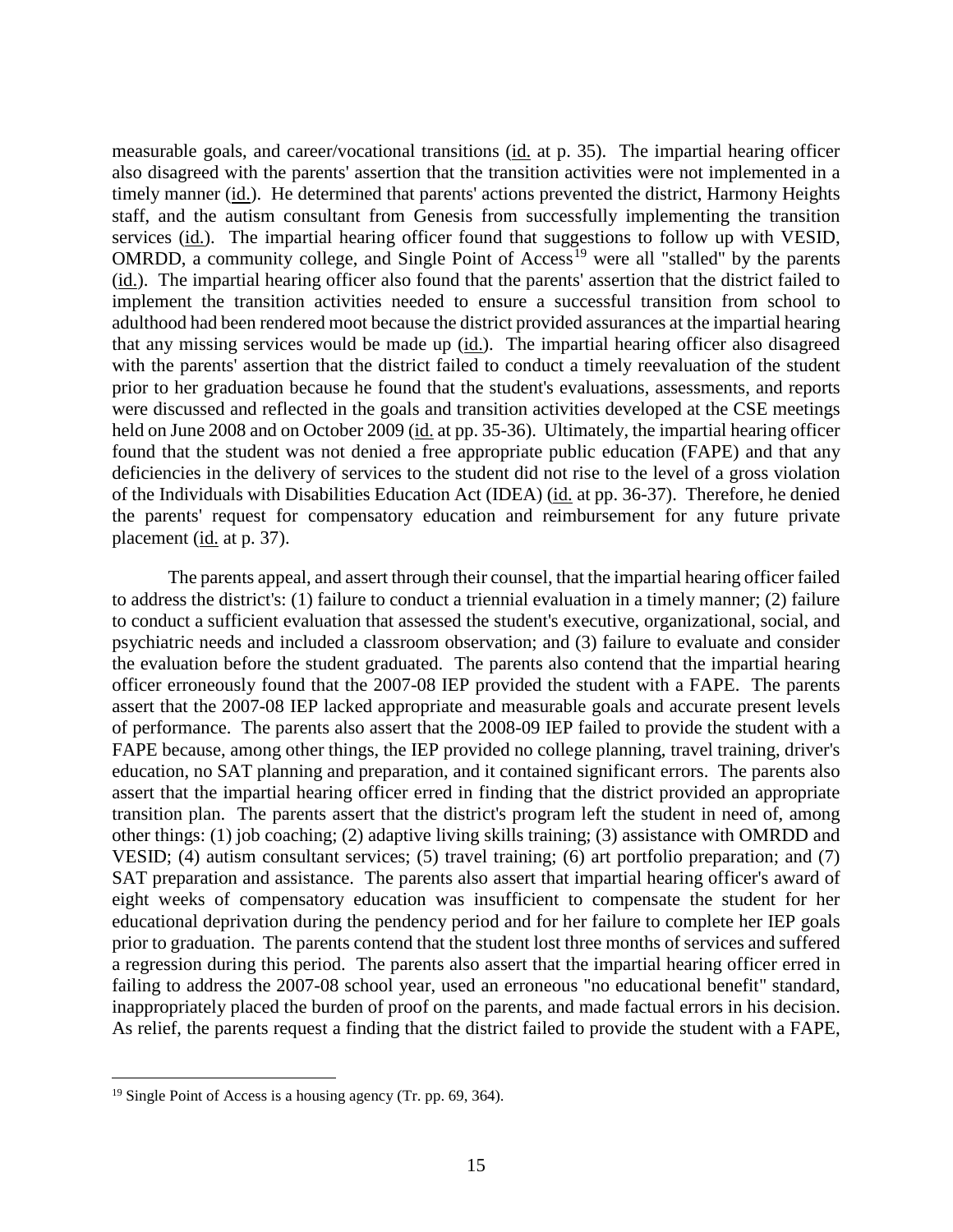and that the district be ordered to provide the student with two years of compensatory education at a private out-of-State college internship program.

In its answer, the district asserts that the impartial hearing officer correctly found that the student was not denied a FAPE, and therefore properly denied the parents' claim for compensatory education and reimbursement. The district also asserts that it is no longer obligated to provide the student with special education and/or related services because she graduated with a Regents diploma in June 2009. The district asserts that the parents are not entitled to compensatory education because they failed to prove a gross violation of the IDEA. The district contends that it provided appropriate transition services and lists the services that were provided to the student during both the 2007-08 and the 2008-09 school years.

Two purposes of the IDEA (20 U.S.C. §§ 1400-1482) are (1) to ensure that students with disabilities have available to them a FAPE that emphasizes special education and related services designed to meet their unique needs and prepare them for further education, employment, and independent living; and (2) to ensure that the rights of students with disabilities and parents of such students are protected (20 U.S.C. § 1400[d][1][A]-[B]; see generally Forest Grove v. T.A., 129 S. Ct. 2484, 2491 [2009]; Bd. of Educ. v. Rowley, 458 U.S. 176, 206-07 [1982]).

A FAPE is offered to a student when (a) the board of education complies with the procedural requirements set forth in the IDEA, and (b) the IEP developed by its CSE through the IDEA's procedures is reasonably calculated to enable the student to receive educational benefits (Rowley, 458 U.S. at 206-07; Cerra v. Pawling Cent. Sch. Dist., 427 F.3d 186, 192 [2d Cir. 2005]). While school districts are required to comply with all IDEA procedures, not all procedural errors render an IEP legally inadequate under the IDEA (A.C. v. Bd. of Educ., 553 F.3d 165, 172 [2d Cir. 2009]; Grim v. Rhinebeck Cent. Sch. Dist., 346 F.3d 377, 381 [2d Cir. 2003]; Perricelli v. Carmel Cent. Sch. Dist., 2007 WL 465211, at \*10 [S.D.N.Y. Feb. 9, 2007]). Under the IDEA, if a procedural violation is alleged, an administrative officer may find that a student did not receive a FAPE only if the procedural inadequacies (a) impeded the student's right to a FAPE, (b) significantly impeded the parents' opportunity to participate in the decision-making process regarding the provision of a FAPE to the student, or (c) caused a deprivation of educational benefits (20 U.S.C. § 1415[f][3][E][ii]; 34 C.F.R. § 300.513[a][2]; 8 NYCRR 200.5[j][4][ii]; E.H. v. Bd. of Educ., 2008 WL 3930028, at \*7 [N.D.N.Y. Aug. 21, 2008]; Matrejek v. Brewster Cent. Sch. Dist., 471 F. Supp. 2d 415, 419 [S.D.N.Y. 2007] aff'd, 2008 WL 3852180 [2d Cir. Aug. 19, 2008]).

The IDEA directs that, in general, an impartial hearing officer's decision must be made on substantive grounds based on a determination of whether the student received a FAPE (20 U.S.C. § 1415[f][3][E][i]). A school district offers a FAPE "by providing personalized instruction with sufficient support services to permit the child to benefit educationally from that instruction" (Rowley, 458 U.S. at 203). However, the "IDEA does not itself articulate any specific level of educational benefits that must be provided through an IEP" (Walczak v. Florida Union Free Sch. Dist., 142 F.3d 119, 130 [2d Cir. 1998]; see Rowley, 458 U.S. at 189). The statute ensures an "appropriate" education, "not one that provides everything that might be thought desirable by loving parents" (Walczak, 142 F.3d at 132, quoting Tucker v. Bay Shore Union Free Sch. Dist., 873 F.2d 563, 567 [2d Cir. 1989] [citations omitted]; see Grim, 346 F.3d at 379). Additionally, school districts are not required to "maximize" the potential of students with disabilities (Rowley,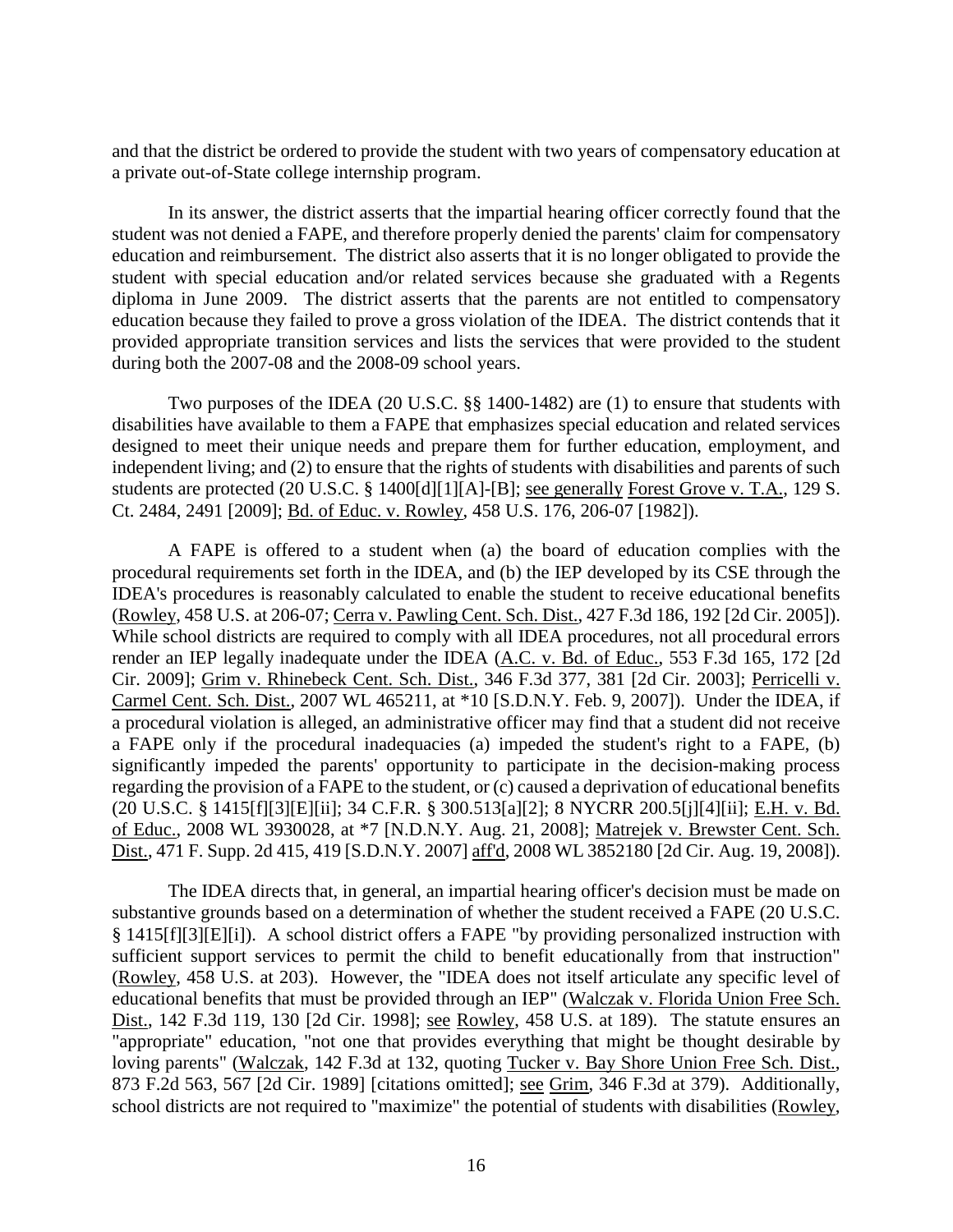458 U.S. at 189, 199; Grim, 346 F.3d at 379; Walczak, 142 F.3d at 132). Nonetheless, a school district must provide "an IEP that is 'likely to produce progress, not regression,' and . . . affords the student with an opportunity greater than mere 'trivial advancement'" (Cerra, 427 F.3d at 195, quoting Walczak, 142 F.3d at 130 [citations omitted]; see P. v. Newington Bd. of Educ., 546 F.3d 111, 118-19 [2d Cir. 2008]; Perricelli, 2007 WL 465211, at \*15). The IEP must be "reasonably calculated to provide some 'meaningful' benefit" (Mrs. B. v. Milford Bd. of Educ., 103 F.3d 1114, 1120 [2d Cir. 1997]; see Rowley, 458 U.S. at 192). The student's recommended program must also be provided in the least restrictive environment (LRE) (20 U.S.C. § 1412[a][5][A]; 34 C.F.R. §§ 300.114[a][2][i], 300.116[a][2]; 8 NYCRR 200.1[cc], 200.6[a][1]; see Newington, 546 F.3d at 114; Gagliardo v. Arlington Cent. Sch. Dist., 489 F.3d 105, 108 [2d Cir. 2007]; Walczak, 142 F.3d at 132; E.G. v. City Sch. Dist. of New Rochelle, 606 F. Supp. 2d 384, 388 [S.D.N.Y. 2009]; Patskin v. Bd. of Educ., 583 F. Supp. 2d 422, 428 [W.D.N.Y. 2008]). Also, a FAPE must be available to an eligible student "who needs special education and related services, even though the [student] has not failed or been retained in a course or grade, and is advancing from grade to grade" (34 C.F.R. § 300.101[c][1]; 8 NYCRR 200.4[c][5]).

An appropriate educational program begins with an IEP that accurately reflects the results of evaluations to identify the student's needs (34 C.F.R. § 300.320[a][1]; 8 NYCRR 200.4[d][2][i]; Tarlowe v. Dep't of Educ., 2008 WL 2736027, at \*6 [S.D.N.Y. July 3, 2008]), establishes annual goals related to those needs (34 C.F.R. § 300.320[a][2]; 8 NYCRR 200.4[d][2][iii]), and provides for the use of appropriate special education services (34 C.F.R. § 300.320[a][4]; 8 NYCRR 200.4[d][2][v]; see Application of the Dep't of Educ., Appeal No. 07-018; Application of a Child with a Disability, Appeal No. 06-059; Application of the Dep't of Educ., Appeal No. 06-029; Application of a Child with a Disability, Appeal No. 04-046; Application of a Child with a Disability, Appeal No. 02-014; Application of a Child with a Disability, Appeal No. 01-095; Application of a Child Suspected of Having a Disability, Appeal No. 93-9). Subsequent to its development, an IEP must be properly implemented (8 NYCRR 200.4[e][7]; Application of a Child with a Disability, Appeal No. 08-087).

A board of education may be required to reimburse parents for their expenditures for private educational services obtained for a student by his or her parents, if the services offered by the board of education were inadequate or inappropriate, the services selected by the parents were appropriate, and equitable considerations support the parents' claim (Florence County Sch. Dist. Four v. Carter, 510 U.S. 7 [1993]; Sch. Comm. of Burlington v. Dep't of Educ., 471 U.S. 359, 369- 70 [1985]). In Burlington, the Court found that Congress intended retroactive reimbursement to parents by school officials as an available remedy in a proper case under the IDEA (471 U.S. at 370-71; Gagliardo, 489 F.3d at 111; Cerra, 427 F.3d at 192). "Reimbursement merely requires [a district] to belatedly pay expenses that it should have paid all along and would have borne in the first instance" had it offered the student a FAPE (Burlington, 471 U.S. at 370-71; see 20 U.S.C. § 1412[a][10][C][ii]; 34 C.F.R. § 300.148).

Compensatory education is an equitable remedy that is tailored to meet the unique circumstances of each case (Wenger v. Canastota, 979 F. Supp. 147 [N.D.N.Y. 1997]). Compensatory education may be awarded to a student with a disability who no longer meets the eligibility criteria for receiving instruction under the IDEA (see 20 U.S.C. §§ 1401[3], 1412[a][1][B]; Educ. Law §§ 3202[1], 4401[1], 4402[5]). In New York State, a student who is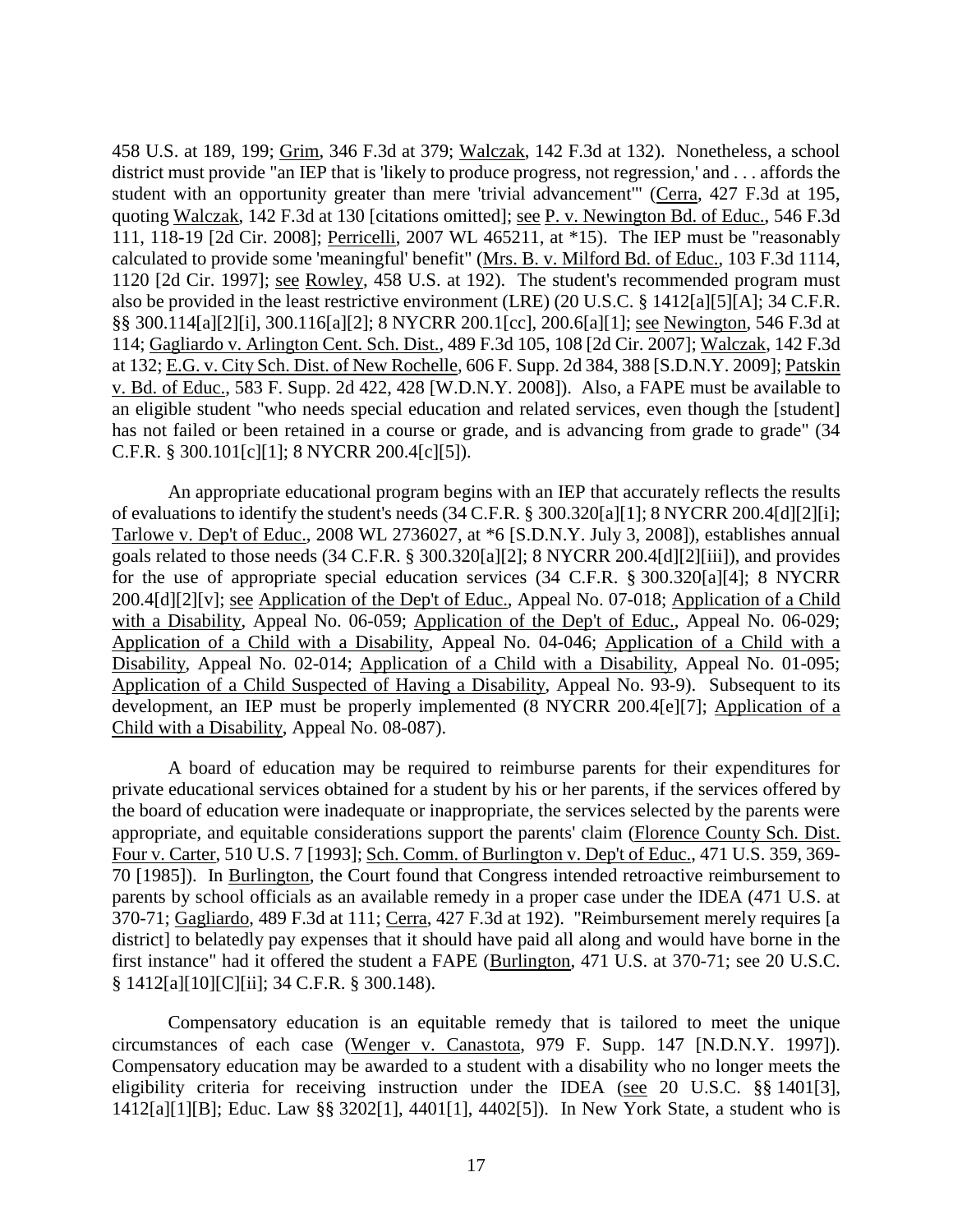otherwise eligible as a student with a disability, may continue to obtain services under the IDEA until he or she receives either a local or Regents high school diploma (34 C.F.R. § 300.102[a][3][i]; 8 NYCRR 100.5[b][7][iii]; Application of the Bd. of Educ., Appeal No. 05-084; Application of the Bd. of Educ., Appeal No. 05-037), or until the conclusion of the school year in which he or she turns age 21 (Educ. Law §§ 3202[1], 4401[1], 4402[5]; 8 NYCRR 100.9[e], 200.1[zz]; see 34 C.F.R. § 300.102[a][1], [a][3][ii]; Application of a Child with a Disability, Appeal No. 04-100). Within the Second Circuit, compensatory education has been awarded to students who are ineligible by reason of age or graduation if there has been a gross violation of the IDEA resulting in the denial of, or exclusion from, educational services for a substantial period of time (see Somoza v. New York City Dep't of Educ., 538 F.3d 106, 109 n.2, 113 n.6 [2d Cir. 2008]; Mrs. C. v. Wheaton, 916 F.2d 69 [2d Cir. 1990]; Burr v. Ambach, 863 F.2d 1071 [2d Cir. 1988]; Cosgrove v. Bd. of Educ., 175 F. Supp. 2d 375, 387 [N.D.N.Y. 2001]; Application of a Child with a Disability, Appeal No. 03-078 [awarding two years of instruction after expiration of IDEA eligibility as compensatory education]).

Compensatory education relief may also be awarded to a student with a disability who remains eligible for instruction under the IDEA (see 20 U.S.C. §§ 1401[3], 1412[a][1][B]; Educ. Law §§ 3202[1], 4401[1], 4402[5]). Within the Second Circuit, compensatory education relief in the form of supplemental special education or related services has been awarded to such students if there has been a denial of a FAPE (see Newington, 546 F.3d at 123 [stating that "[t]he IDEA allows a hearing officer to fashion an appropriate remedy, and . . . compensatory education is an available option under the Act to make up for denial of a [FAPE]"]; Student X. v. New York City Dep't of Educ., 2008 WL 4890440, at \*23 [E.D.N.Y. Oct. 30, 2008] [finding that compensatory education may be awarded to students under the age of twenty-one]). Likewise, State Review Officers have awarded compensatory "additional services" to students who remain eligible to attend school and have been denied appropriate services, if such deprivation of instruction could be remedied through the provision of additional services before the student becomes ineligible for instruction by reason of age or graduation (Bd. of Educ. v. Munoz, 16 A.D.3d 1142 [4th Dep't 2005] [finding it proper for a State Review Officer to order a school district to provide "make-up services" to a student upon the school district's failure to provide those educational services to the student during home instruction]; Application of a Student with a Disability, Appeal No. 09-111 [adding summer reading instruction to an additional services award]; Application of the Bd. of Educ., Appeal No. 09-054 [awarding additional instructional services to remedy a deprivation of instruction]; Application of a Student with a Disability, Appeal No. 09-044 [awarding "make-up" counseling services to remedy the deprivation of such services]; Application of a Student with a Disability, Appeal No. 09-035 [awarding 1:1 reading instruction as compensation for a deprivation of a FAPE]; Application of a Student with a Disability, Appeal No. 08-072 [awarding after school and summer reading instruction as compensatory services to remedy a denial of a FAPE]; Application of the Bd. of Educ., Appeal No. 08-060 [upholding additional services awards of physical therapy and speech-language therapy]; Application of a Student with a Disability, Appeal No. 08-035 [awarding ten months of home instruction services as compensatory services];  $\frac{20}{12}$ 

<sup>&</sup>lt;sup>20</sup> Application of a Student with a Disability, Appeal No. 08-035 was upheld by Bd. of Educ. of the Hicksville Union Free Sch. Dist. v. Schafer, Index No. 18986/2008 (Nassau Co. Sup. Ct. March 24, 2009).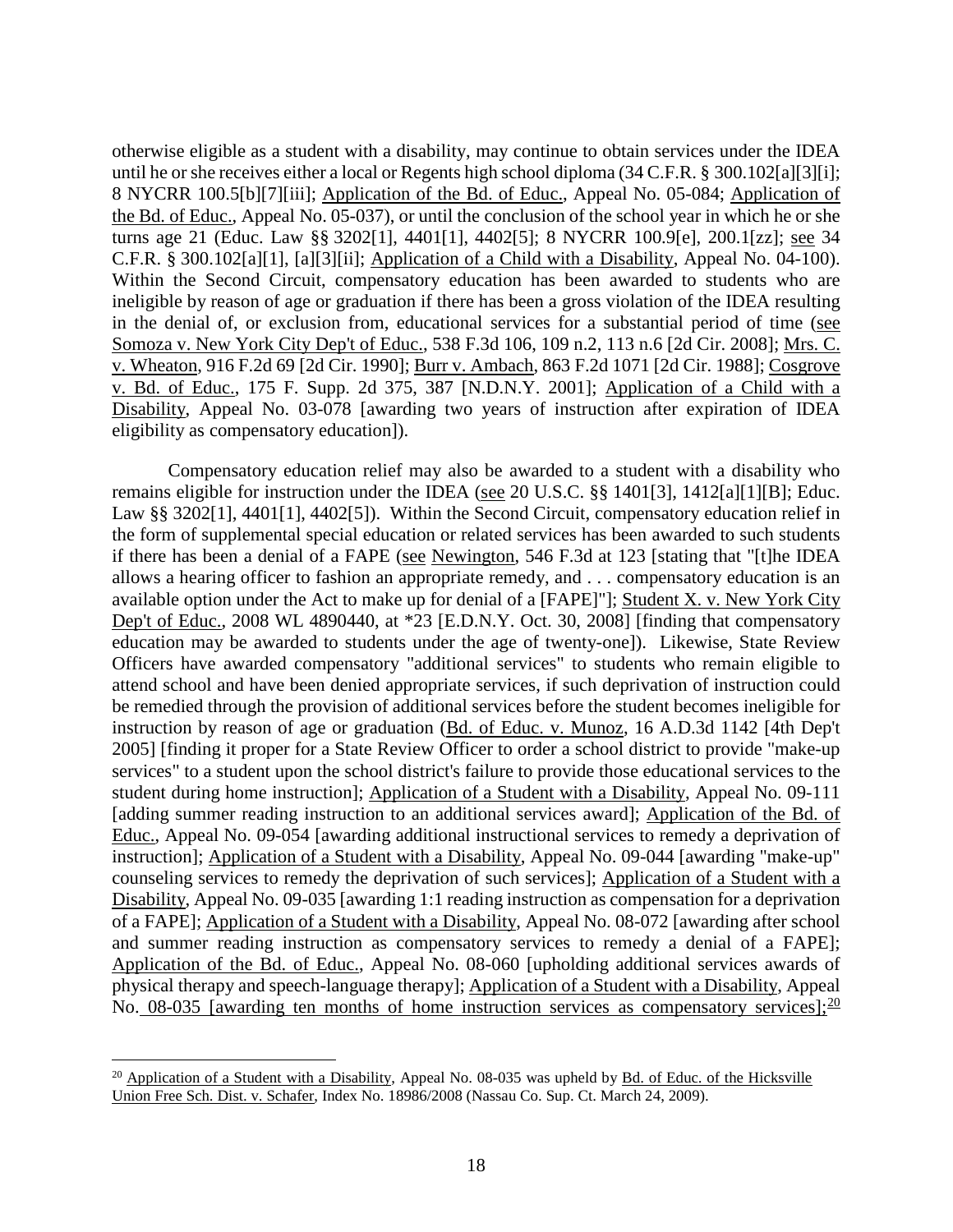Application of the Bd. of Educ., Appeal No. 06-074; Application of a Child with a Disability, Appeal No. 05-041; Application of a Child with a Disability, Appeal No. 04-054).

Graduation and receipt of a high school diploma are generally considered to be evidence of educational benefit (Pascoe v. Washington Cent. Sch. Dist., 1998 WL 684583 [S.D.N.Y. 1998]; Application of a Student with a Disability, Appeal No. 09-145; Application of the Bd. of Educ., Appeal No. 05-037; see also Bd. of Educ. v. Rowley, 458 U.S. 176, 207 n.28 [1982]; Walczak, 142 F.3d at 130 [noting that "the attainment of passing grades and regular advancement from grade to grade are generally accepted indicators of satisfactory progress" under the IDEA]), the receipt of which terminates a student's entitlement to a FAPE (34 C.F.R. § 300.122[a][3][i]; 8 NYCRR 100.5[b][7][iii]). It would be a rare case for a student who graduates with a Regents or local high school diploma to qualify for an award of compensatory education (see, e.g., J.B. v. Killingly Bd. of Educ., 990 F. Supp. 57 [D. Conn. 1997][where student apparently graduated and received diploma prior to the district establishing the appropriate graduation requirements, court decided student had established a prima facie case of likelihood of success on the merits on a possible award of continued compensatory education]; Application of a Student with a Disability¸ Appeal No. 09-056; Application of a Child with a Disability, Appeal No. 05-089; Application of the Bd. of Educ., Appeal No. 05-037).

The New York State Legislature amended the Education Law to place the burden of production and persuasion upon the school district during an impartial hearing, except that a parent seeking tuition reimbursement for a unilateral placement has the burden of production and persuasion regarding the appropriateness of such placement (Educ. Law § 4404[1][c], as amended by Ch. 583 of the Laws of 2007). The amended law took effect for impartial hearings commenced on or after October 14, 2007 (see Application of the Bd. of Educ., Appeal No. 08-016).

Initially, I note that neither party has appealed the impartial hearing officer's October 1, 2009 pendency order (IHO Interim Order at p. 2). Therefore, that determination of the impartial hearing officer is final and binding on the parties (34 C.F.R. § 300.514[a]; 8 NYCRR 200.5[j][5]; see Application of a Student with a Disability, Appeal No. 09-129; Application of a Student with a Disability, Appeal No. 09-095; Application of a Student with a Disability, Appeal No. 09-079; Application of the Bd. of Educ., Appeal No. 09-057; Application of a Student with a Disability, Appeal No. 09-013; Application of a Student with a Disability, Appeal No. 08-073; Application of a Student with a Disability, Appeal No. 08-046; Application of the Dep't. of Educ., Appeal No. 08-025; Application of a Student with a Disability, Appeal No. 08-013; Application of a Child with a Disability, Appeal No. 07-050; Application of a Child with a Disability, Appeal No. 07- 026; Application of a Child Suspected of Having a Disability, Appeal No. 06-092; Application of a Child with a Disability, Appeal No. 06-085; Application of a Child with a Disability, Appeal No. 04-024; Application of a Child with a Disability, Appeal No. 03-108; Application of a Child with a Disability, Appeal No. 02-100).

Turning to the merits of the appeal, I will first address the parents' assertion that the district's 2009 evaluation was untimely, did not include a classroom observation, and was insufficient and did not occur until July 2009 (Pet. ¶¶ 18, 20, 24). Here the record reflects that a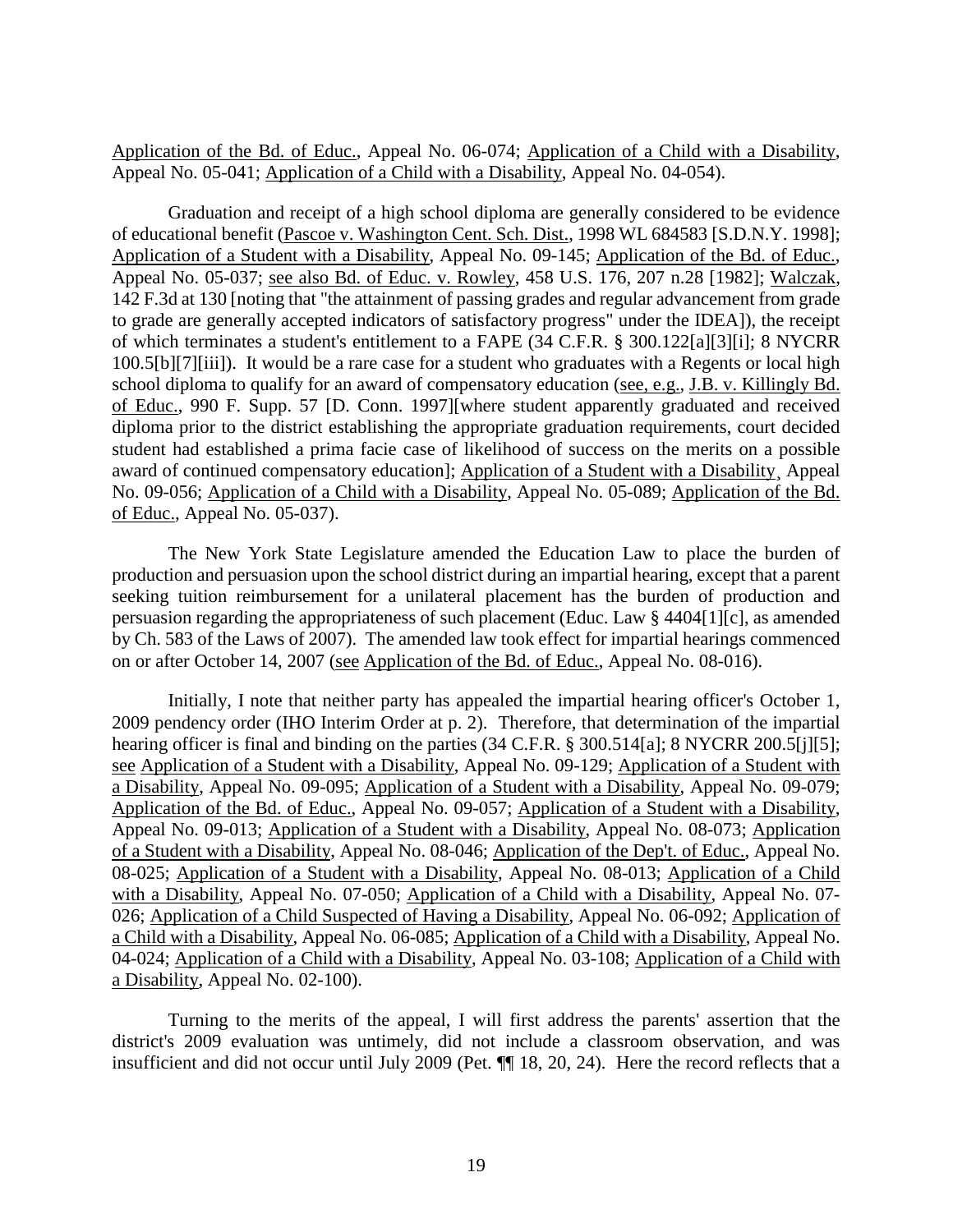triennial evaluation<sup>21</sup> of the student was conducted in March 2006 (Tr. pp. 189-90, 627-28; Parent Ex. S at p. 6). In addition, a district is required to, prior to graduation, provide such student with a summary of the student's academic achievement and functional performance, along with recommendations on how to assist the student in meeting his or her postsecondary goals (8 NYCRR 200.4[c][4]). The hearing record reveals that: (1) the Genesis consultants' report, Harmony Heights' reports, and the report of the April 1, 2009 communication assessment, all three of which were reviewed at the district's June 25, 2009 exit meeting; (2) the July 2009 Lindner Center psychological assessment; and (3) the significant transitional services and planning, as described more fully below, provided an adequate evaluative summary of the student's academic and functional performance and provided significant assistance to help the student meet her postsecondary goals (Tr. pp. 342, 347, 358; Dist. Ex. 10 at pp. 2; 11; 12; 13; 22; 23; see 8 NYCRR 200.4[c][4]). Under the circumstances of this case, I do not find that the district's failure to conduct a triennial evaluation of the student by March 31, 2009 (a) impeded the student's right to a FAPE, (b) significantly impeded the parents' opportunity to participate in the decision-making process regarding the provision of a FAPE to the student, or (c) caused a deprivation of educational benefits (20 U.S.C. § 1415[f][3][E][ii]; 34 C.F.R. § 300.513[a][2]; 8 NYCRR 200.5[j][4][ii]) such that a FAPE was denied because of procedural infirmities, nor do I find that the timing of the evaluation by the district substantively denied the student a FAPE (Tr. pp. 37-40, 47, 53-54, 107-08, 145, 362, 416-17, 752-53; Dist. Exs. 4; 21, 22; 23; Joint Ex. 1 at p. 67). Additionally, the hearing record reveals that the parents were active participants in the CSE process and as such were not denied the right to participate in their daughter's educational and transitional planning (Dist. Exs. 10; 13; 17; Parent Exs. C; F; G; H; I; P; S; U; V; FF; LL; NN; OO; PP; QQ).

The hearing record also does not support the parents' contention that the alleged absence of a classroom observation resulted in a denial of a FAPE. Genesis had conducted numerous classroom observations of the student throughout the 2008-09 school year and reported its findings to the CSE at the June 25, 2009 exit meeting (Tr. pp. 342, 347, 358; Dist. Ex. 10 at p. 2; see Tr. pp. 438-44; Dist. Ex. 15 at pp. 3, 6, 11, 15, 26 [Genesis monthly service and session summaries]). At the exit meeting, participants from Harmony Heights also reported on several aspects of the student's classroom performance including: academics, absences, effort, ability to ask for help, attention to task, and behavior (Dist. Ex. 10 at p. 2). As stated above, the Genesis consultants' session summaries, the Harmony Heights' reports, the report of the April 1, 2009 communication assessment, and the July 2009 Lindner Center psychological assessment all provided an adequate evaluative summary of the student's academic and functional performance (Tr. pp. 342, 347, 358; Dist. Ex. 10 at pp. 2; 11; 12; 13; 22; 23).

I now turn to the parents' assertion that the district failed to provide an adequate transition plan and transition services to the student.

Under the IDEA, to the extent appropriate for each individual student, an IEP must focus on providing instruction and experiences that enable the student to prepare for later post-school activities, including postsecondary education, employment, and independent living (20 U.S.C. § 1401[34]; see Educ. Law § 4401[9]; 34 C.F.R. § 300.43; 8 NYCRR 200.1[fff]). Accordingly, pursuant to federal law and regulations, an IEP for a student who is at least 16 years of age must

 <sup>21</sup> See 8 NYCRR 200.4(b)(2).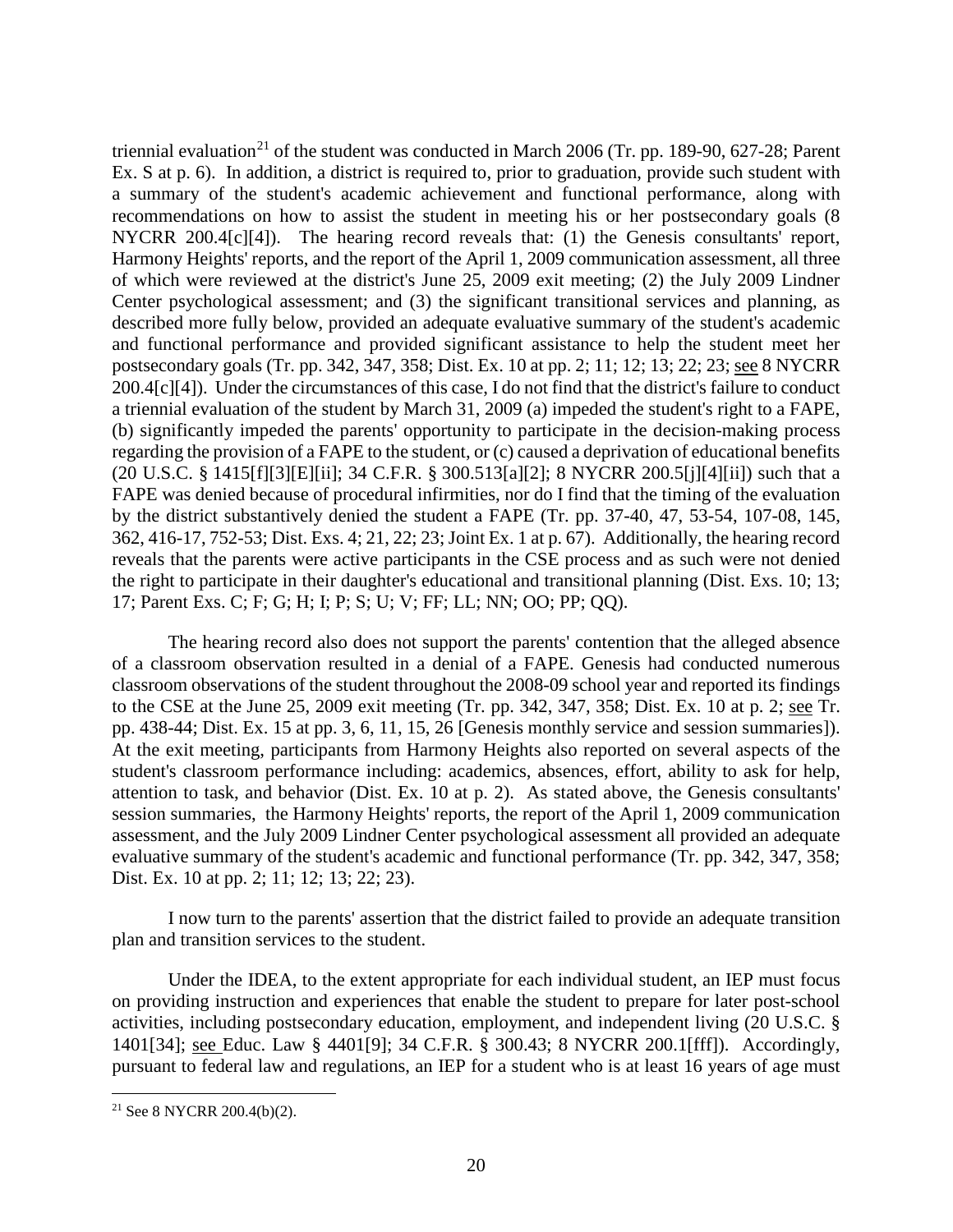include appropriate measurable postsecondary goals based upon age appropriate transition assessments related to training, education, employment, and, if appropriate, independent living skills (20 U.S.C. § 1414[d][1][A][viii]; 34 C.F.R. § 300.320[b]). It must also include the transition services needed to assist the student in reaching those goals (id.). Taking into account these requirements, "[i]t is up to each child's IEP Team to determine the transition services that are needed to meet the unique transition needs of the child" (Transition Services, 71 Fed. Reg. 46668 [Aug. 14, 2006]; see Lessard v. Wilton-Lyndeborough Coop. Sch. Dist., 518 F. 3d 18 [1st Cir. 2008]; Virginia S. v. Dept. of Educ., 2007 WL 80814 at \* 10 [D. Hawaii, Jan. 8 2007]). Additionally, federal regulations do not require the CSE to include information under one component of a student's IEP that is already contained in another component of the IEP (34 C.F.R.  $§$  300.320[d][2]).

Under State regulations, beginning when the student is age 15, an IEP must include a statement of the student's needs taking into account the student's preferences and interests as they relate to transition from school to post-school activities including postsecondary education, vocational education, integrated employment, continuing and adult education, adult services, independent living, or community participation (8 NYCRR 200.1[fff], 200.4[d][2][ix]). For such students, the IEP is also required to include appropriate measurable postsecondary goals based upon appropriate transition assessments; a statement of the transition service needs of the student; needed activities to facilitate the student's movement from school to post-school activities, including instruction, related services, community experiences, the development of employment and other post-school adult living objectives; as well as a statement of the responsibilities of the school district and, when applicable, participating agencies for the provision of such transition services (8 NYCRR 200.4[d][2][ix]; Application of the Dep't. of Educ., Appeal No. 08-080).

The hearing record reveals that at the June 2007 CSE meeting, the CSE developed a set of transition activities designed to identify the student's areas of interest and indicated that the student would be provided with an opportunity to explore different career choices (Parent Ex. P at p. 5).<sup>22</sup> On February 5, 2008, Harmony Heights convened a transition meeting at which time an amended transition planning checklist was prepared for the student (Tr. pp. 47-48; Dist. Ex. 4).<sup>23</sup> At that time, the school's guidance counselor performed a Level I assessment to ascertain the student's interests, and her educational and vocational skills (Dist. Ex 5 at pp. 1-3). To assist the student with her plan to attend a two-year college and live independently or with family (Dist. Ex. 6), it was determined that Harmony Heights would provide individual and group counseling, classroom and school-based vocational activities, activities to help the student live independently, and postsecondary education planning meetings (Dist. Ex. 4 at p. 3). By the end of her junior year (2007- 08) at Harmony Heights, the student had indicated that she intended to pursue a college education and a career in the area of graphic arts or foreign languages (Parent Ex. S at p. 5). The district recommended provision of counseling to improve the student's self-advocacy skills, emotional

<sup>&</sup>lt;sup>22</sup> In April 2007 BOCES conducted a Level II vocational evaluation and identified career options based upon the student's interests and abilities (Dist. Ex. 11 at pp. 1-9, 13-15).

<sup>&</sup>lt;sup>23</sup> According to the principal of Harmony Heights, this transition meeting was scheduled to occur in fall 2007, but the private therapist had informed the principal that the student's mother did not want to have the transition meeting because she intended to take the student out of Harmony Heights (Tr. pp. 51-52).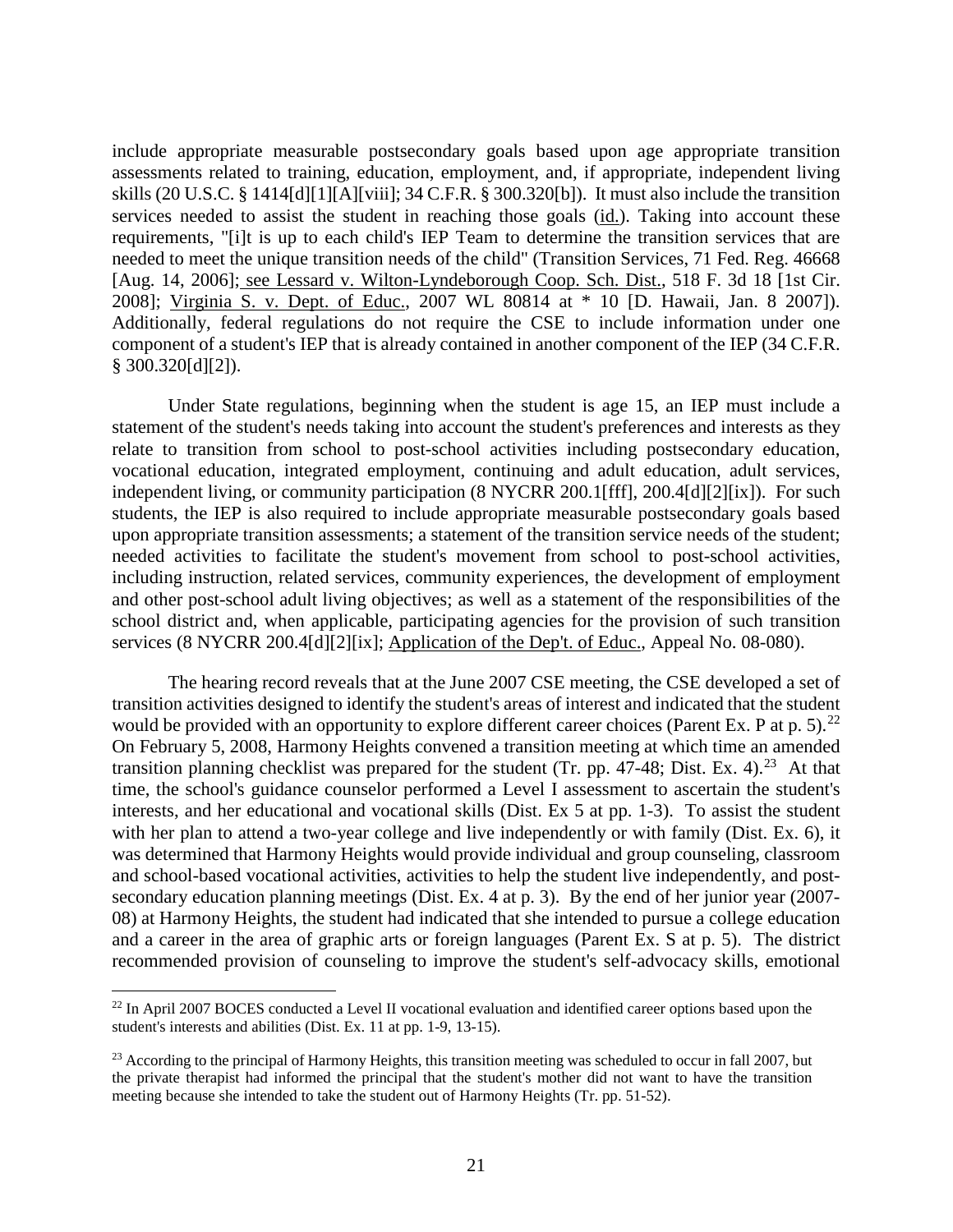regulation, time management skills, and daily living skills with the ultimate goal of assisting the student in attaining her goal of working in the graphic arts or foreign language field (id.). The student's private therapist offered many recommendations for transition planning including assistance from agencies such as VESID and OMRDD, travel training, and an evaluation of the student's proficiency for foreign language (id. at p. 6). In June of her junior year, an eligibility application was completed for the student to OMRDD by the district's high school psychologist (Tr. pp. 160, 202, 467-688; Dist. Ex. 13).<sup>24</sup> At the June 2008 CSE meeting, "career/vocational/transition" goals were devised for the student (Parent Ex. S at p. 8; see Dist. Ex. 7 at p. 8).

During her senior year (2008-09), at the October 2008 CSE meeting, there was significant discussion about the student's transition needs as well as about the services that would be sought for her (Dist. Ex. 7 at pp. 5-6, 8). On February 6, 2009, Harmony Heights held a transition planning meeting and devised an individualized transition plan (ITP) with goals and objectives for the student (Dist. Ex. 20). The student was interviewed to ascertain her needs, interests, and preferences (id. at pp. 4-5). During the interview, the student revealed that she intended to go to college, but that in order to prepare for this she needed to control her anxiety, improve her socializing skills, her art skills, and study topics that did not interest her (id.). She also revealed that she had obtained experience working in the kitchen at her residence, and had learned how to write a résumé (id. at p. 4). The student interview also indicated that the student was able to ride a public bus and intended to obtain a driver's license (id. at p. 5). The ITP further indicated that the student was able to independently manage in the following daily living skill areas: self-care, housekeeping skills, meal preparation, money management, insurance coverage, and citizenship skills (id. at p. 2). At the February 6, 2009 transition planning meeting and throughout the student's senior year at Harmony Heights, the transition team discussed OMRDD services, VESID services, the SAT, and the student applying to colleges such as a local community college<sup>25</sup> and a private college (Tr. pp. 53-54, 107-08, 145, 751, 753). During the 2008-09 school year, the student chose course electives that focused on her artistic and dramatic interests and abilities (Tr. pp. 40-42; Dist. Ex. 21 at p. 3). The hearing record reflects that both the district and Harmony Heights referred the student to VESID during the 2008-09 school year and that the student's mother attended two meeting with VESID counselors (Tr. pp 168, 248, 670, 746-49, 755-56; Parent Exs. HH; II; KK;

<sup>&</sup>lt;sup>24</sup> The hearing record reveals that there was a delay in the processing of the OMRDD eligibility application (Tr. pp. 629-30). The student was determined to be eligible for its services by OMRDD on November 10, 2008 (Dist. Ex. 14). Despite this determination, the hearing record reflects the parents believed that OMRDD services were not appropriate for the student (Parent Ex. C at p. 2).

<sup>&</sup>lt;sup>25</sup> According to testimony from the principal of Harmony Heights, during the student's senior year, the student's mother asked school officials not to assist the student with applying to the community college because she wanted to investigate other programs (Tr. pp. 57-58).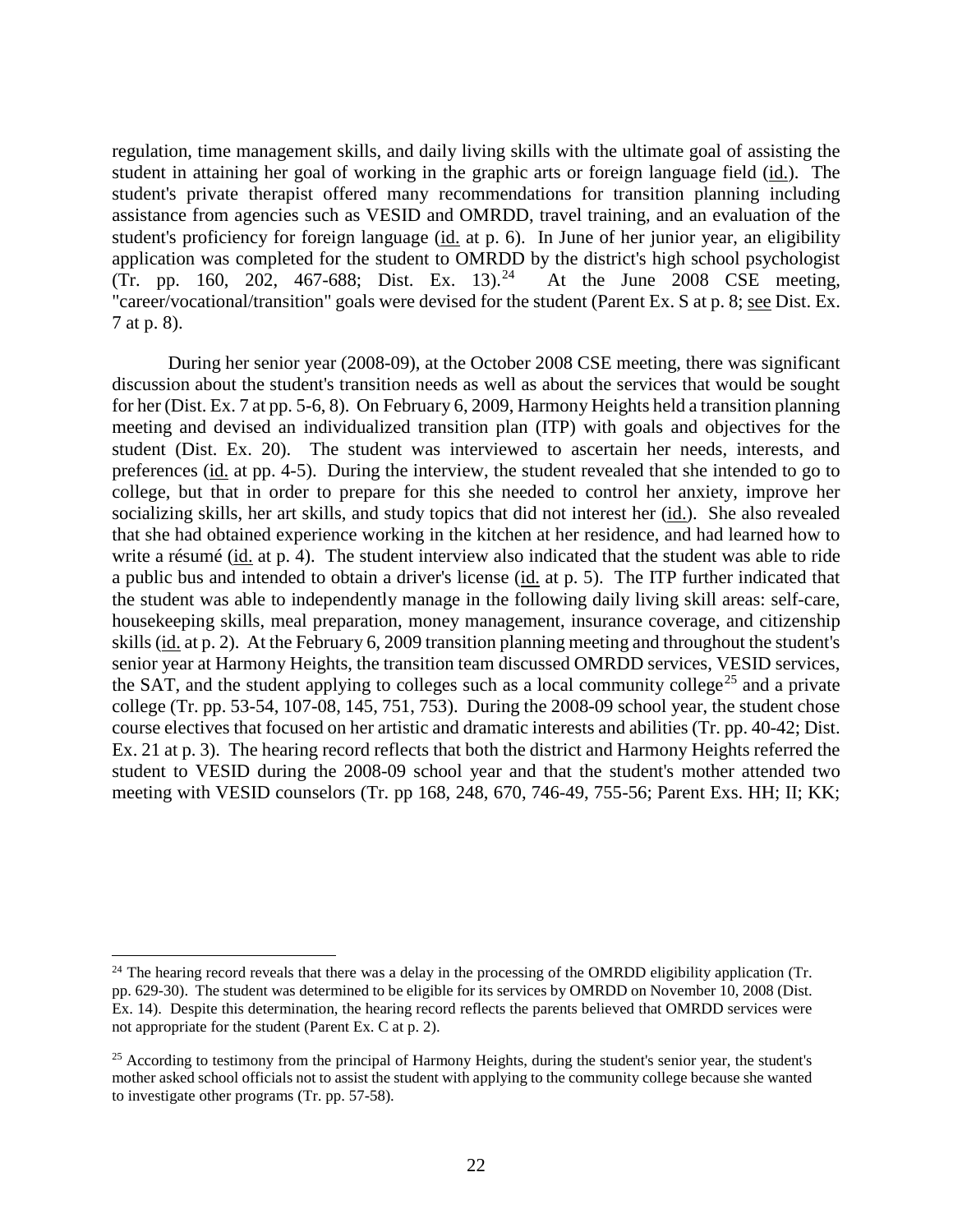JJ). The student also attended one of these meetings, at which time VESID offered to conduct a free three week vocational assessment of the student (Tr. p.  $755$ ).<sup>26</sup>

The Harmony Heights residential program also provided transition services to assist the student in developing life skills (Tr. pp.  $37-38$ ).<sup>27</sup> At Harmony Heights, the student was responsible for cleaning her room and doing her laundry, and she also helped out in the residence's kitchen (Tr. pp. 43-44; Dist. Ex. 23). While in the residential program, the student participated in community travel trips where the student went shopping and was exposed to making purchases (Tr. pp. 46, 416-17; Dist. Ex. 23). During her senior year (2008-09) at the Harmony Heights residential program the student participated in two additional components related to transition, a senior transition class and a senior transition group (Dist. Ex. 22). The senior transition class addressed daily living skills such as personal hygiene, household chores, finance and banking, personal safety, and social interactions with local businesses (Tr. pp. 37-39, 43, 65; Dist. Exs. 22; 23). The student participated in a house meeting weekly with the other senior girls, at which time the students chose and planned their activities for the week (Tr. pp. 45-46). The student's senior transition class participated in community service and fundraising projects such as food and toy drives, a child development project to teach responsibility, and conducted a research project to encourage independence and socialization through the use of community resources (Tr. p. 94; Dist. Ex. 22). The hearing record reflects that the senior transition group addressed the college application process, the SAT, college visits, financial aid, VESID services, career exploration, and interest inventories (Tr. pp. 38-39; Dist. Ex. 22). The senior transition group also provided a venue for the students to voice their feelings regarding graduation and other transitional events that took place during the school year (Dist. Ex. 22).

The hearing record reflects that Genesis also provided transition services to the student in the form of counseling services and behavior intervention specialist services at Harmony Heights and at the residence (Tr. pp. 62-63, 479; Dist. Ex. 7 at pp. 2, 4, 5; Parent Ex. P at pp. 2, 4, 6). These services focused on the student's daily living skills, travel training, and in helping her to navigate in the community (Tr. pp. 63, 81, 164, 246-47, 351, 360, 415; Dist. Ex. 7 at p. 6; Parent Exs. W at p. 3; UU at p. 1).<sup>28, 29</sup> During the 2008-09 school year and continuing during the pendency of these

<sup>&</sup>lt;sup>26</sup> According to the student's mother, she told VESID to "hold off" on this assessment (Tr. pp. 758-59). She had previously indicated her belief that VESID was "not adequate or appropriate and would not be successful" (Parent Ex. C at p. 2). At the impartial hearing, the student's mother testified that after the student graduated in June 2009, she never contacted VESID or OMRDD to obtain services for her daughter (Tr. p. 765). According to testimony from the principal at Harmony Heights, the student's mother also failed to fill out a housing application with Single Point of Access because she did not want her daughter in "group living" (Tr. p. 148).

 $27$  The student's Genesis consultant testified that at the start of the 2007-08 school year, the student transferred from the Harmony Heights day program to its residential program because the CSE thought that it would help the student with social skills, her absenteeism, to be independent, and because the residential program allowed for more therapy (Tr. pp. 458-59).

 $28$  In addition to the school consultation, the Genesis autism consultants provided in-home supervision and parent training services (Tr. pp. 341-42). During school consultations, the Genesis consultant observed the student in class, talked to the student's teachers, and suggested strategies as necessary (Tr. pp. 342-43).

<sup>&</sup>lt;sup>29</sup> Due to Genesis staffing difficulties, and parent-consultant scheduling difficulties, the parent training, behavioral specialist, and travel training components of Genesis consulting services did not start until spring 2009 (Tr. pp.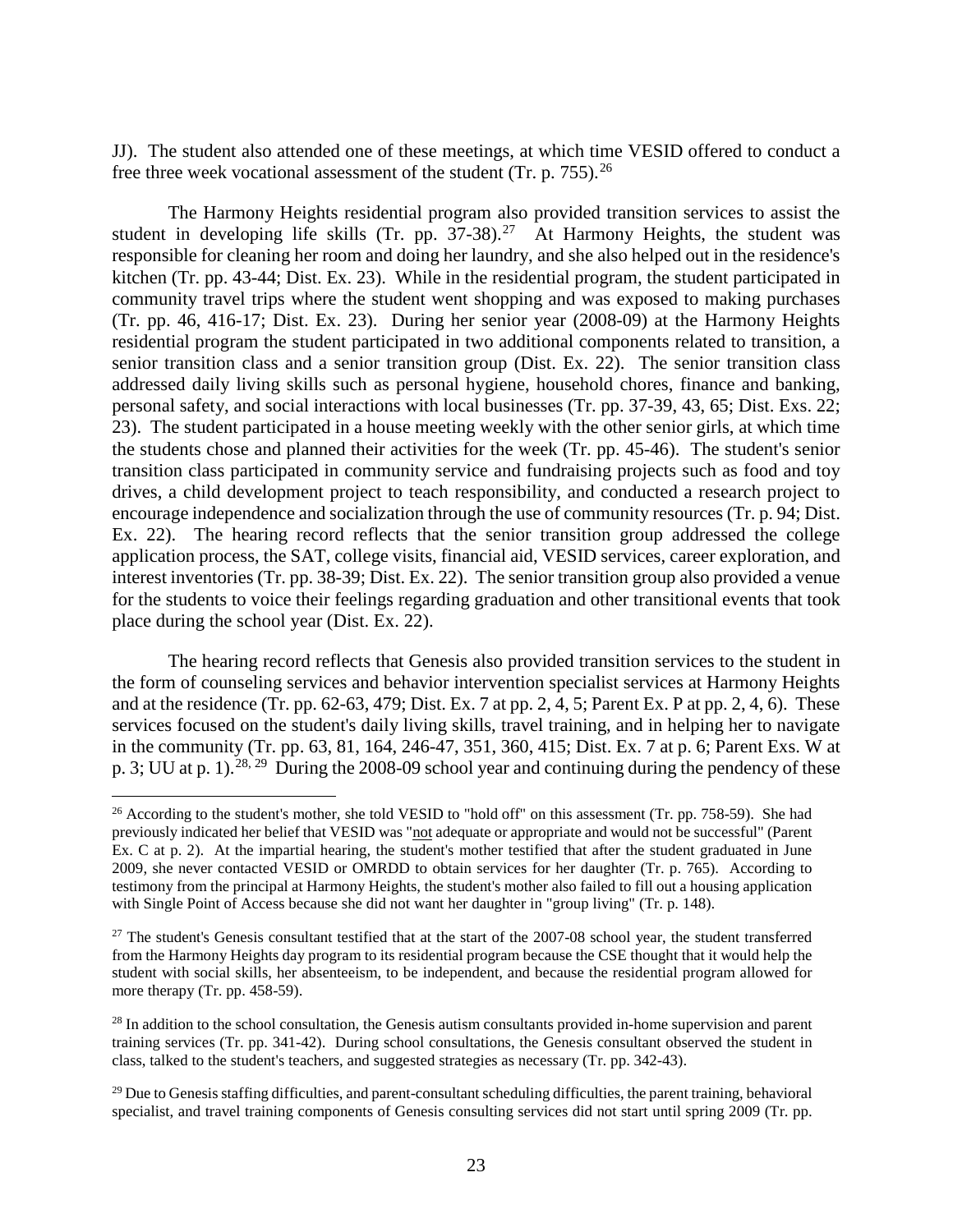proceedings, the Genesis autism consultants worked with the student on person-centered planning, assessed the student's vocational interests, and made community trips with the student to provide her training in retail environment, restaurant training, banking, budgeting and money skills, and travel skills (Dist. Ex. 15 at pp. 3, 4, 7, 8, 9, 10, 13, 16, 18-20, 22-25). The Genesis autism consultants also provided information to the student and the parents about driver's education, the SAT, programs provided at the community college and through VESID, and housing opportunities available through Single Point of Access (Tr. pp. 362-65).

The hearing record also reveals that the student made significant progress in her academic and social/emotional and developmental goals (Tr. pp. 67-68, 323-24, 357; Dist. Exs. 1 at p. 2; 21 at p. 3; 23; Parent Ex. X at p. 2). Academically, the student earned 28.5 high school credits and graduated with a Regents diploma (Tr. p. 67; Dist. Ex. 21 at p. 3). Socially, according to the principal of Harmony Heights, the student progressed from being a noncommunicative person who "s[a]t on the floor, rol[led] up in a ball and cr[ied]," to an accomplished actor and artist (Tr. p. 67). 30 A "Quarterly Clinical Report" prepared by the Harmony Heights' social worker also revealed the student's progress (Parent Ex. OO). The report indicated that by the fourth quarter of the 2008-09 school year, the student was consistently coping with feelings productively, refraining from self-destructive behavior, utilizing support systems, following through with medical recommendations, and respecting others (id.). The report also noted that the student was often able to acquire insight into her emotional difficulties, set and work toward realistic goals for improvement, and be supportive and helpful to others (id.). The student also progressed developmentally (Parent Ex. PP). A quarterly "Adjustment to Residence" report from Harmony Heights noted that by the fourth quarter of the 2008-09 school year, the student was satisfactorily progressing in the areas of personal hygiene and grooming skills; maintaining her room; participating in recreational activities and community trips; demonstrating table manners, positive peer interaction and positive adult interaction; helping others in their adjustment to the residence; and meeting the expectations of her residential level and abiding by the residential rules (Tr. pp. 356-57; Parent Ex. PP). Both the quarterly clinical report and the quarterly adjustment to residence report noted that the student was satisfactorily progressing toward her social objective of learning her strengths (Parent Exs. OO; PP).

The hearing record reveals that the student's 2007-08 and 2008-09 IEPs included measureable post-secondary goals for the student related to her desire to "pursue a college education in the area of graphic art or foreign language," "pursue competitive employment opportunities after graduation in the area of graphic art or foreign language," and "live independently" (Dist. Ex. 7 at pp. 5-6; Parent Exs. P at pp. 3-5; S at pp. 4-6). The IEPs further identified the transition activities that were to be provided to assist the student in reaching those goals, including the opportunity to meet with a counselor to identify and discuss areas of interest; counseling services to improve her self advocacy skills, emotional regulation, and time management skills; opportunity to explore different career choices; opportunity to identify and

 <sup>282, 351, 359, 361;</sup> Parent Ex. TT). Genesis provided make up counseling sessions after the student graduated from Harmony Heights (Tr. pp. 80, 183-84, 190-91, 332-333, 768).

<sup>&</sup>lt;sup>30</sup> One of the student's Genesis consultants also testified that before the student went to Harmony Heights she spoke little, was ill-prepared in class, was withdrawn, and didn't socialize. (Tr. p. 397).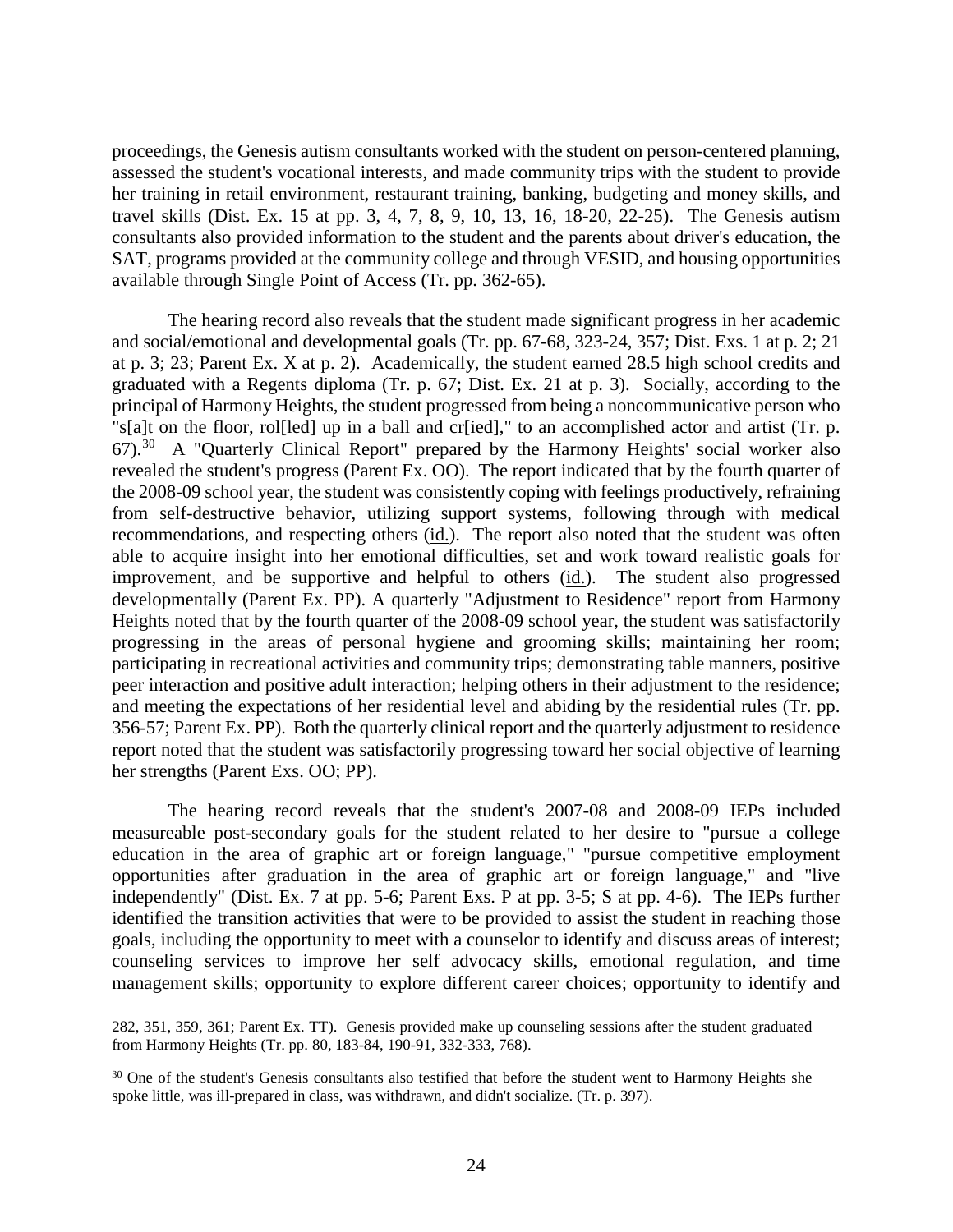discuss community recreation and leisure programs; and practicing daily living skills at the residential program including cleaning, self-care, and time management (Dist. Ex. 7 at pp. 5-6; Parent Exs. P at pp. 3-5; S at pp. 4-6). The IEPs included statements of the student's academic and social/ emotional needs as they related to her transition from school to post-secondary education and independent living and the annual goals contained in the 2007-08 and 2008-09 IEPs demonstrate the requisite correlation and connection to the student's identified post-secondary goals and transition services (Dist. Ex. 7 at pp. 3-6, 7-11; Parent Exs. P at pp. 3-4; S at pp. 3-8). For example, the IEP included four goals related to the student's study skills including her need to be appropriately prepared for and on time to class, handing assignments in on time, and independently seeking out assistance from teachers, six goals related to the student's social/emotional and behavioral needs including identifying and implementing strategies to deal with her anxiety and fostering positive relationships with peers, and two goals related to situational assessments to explore the student's different vocational careers of interest and the student's identification of her interests and abilities as related to her future career goals (Dist. Ex. 7 at pp. 7- 8). The parents, the private therapist, the Genesis autism consultants, and the Harmony Heights staff were all significantly involved in the formulation of those IEPs (see IHO Decision at pp. 34- 35; Dist. Exs. 4; 5; 6; 7 at pp. 5-6; 14; 20; Parent Exs. C; P at p. 5; S at pp. 5-6; V; W; X; AA; FF). As indicated above, the student's 2007-08 and 2008-09 IEPs included post-secondary goals for the student to attend college, pursue a career in the graphic arts or in foreign language, and live independently (Dist. Ex. 7 at pp. 5-6; Parent Exs. P at pp. 3-5; S at pp. 4-6). To reach these goals, the student's ability to learn a language other than English was evaluated; her Harmony Heights and Genesis counselors helped to develop her independent living skills; she was provided with information about college programs, financial aid, and the SAT; she was provided with information about housing opportunities; and the district kept the student on track to graduate with a Regents diploma (Tr. pp. 37-39, 43, 53-54, 65, 107-08, 145, 751; Dist. Exs. 4; 7 at pp. 5-8; 22; 23; Parent Ex. S at p. 6). The student also had numerous programs and services related to postsecondary options made available to her, including referrals to VESID and OMRDD (Tr. pp. 53- 54, 107-08, 145, 168, 248, 670, 747, 751; Parent Exs. HH; II; KK; JJ). The hearing record also reveals that the student made significant social and developmental progress in the district's 2007- 08 and 2008-09 programs at Harmony Heights (Tr. pp. 67-68, 180-81, 323-24, 357; Dist. Exs. 1 at p. 2; 23; Parent Ex. X at p. 2; Joint Ex. 1 at pp. 66-67). As already discussed, she graduated with a Regents diploma and made progress socially and emotionally (Tr. pp. 39-40, 323-24, 357, 397, 616; Dist. Ex. 2 at p. 3; Joint Ex. 1 at pp. 66-67).

Based on the forgoing evidence, I find that the district offered the student a coordinated set of transition services and activities that focused on improving her academic and functional achievements, and also took into account the student's interests, preferences and strengths, and developed a transition plan that focused on helping the student in reaching her post-secondary educational, vocational/career, and adult living objectives (Tr. pp. 37-39, 43, 47, 53-54, 63, 65, 80, 88, 107-08, 145, 183-84, 190-91, 246-47, 282, 332-33, 351, 359-60, 415-17, 467-68, 751-53, 768; Dist. Exs. 4; 5; 13; 15; 22; 23; Parent Exs. P at p. 5; S at pp. 5-6, 8; W at p. 3; HH; II; KK; JJ; UU; see 8 NYCRR 200.1[fff]). As such, I find that the district's transition services provided during the 2007-08 and 2008-089 school years were adequate and as such, I agree with the impartial hearing officer's determination that the district offered the student a FAPE (IHO Decision at p. 37; see Lessard v. Wilton-Lyndeborough Coop. Sch. Dist., 518 F. 3d 18, 27-28, 29-30 [1st Cir. 2008]; see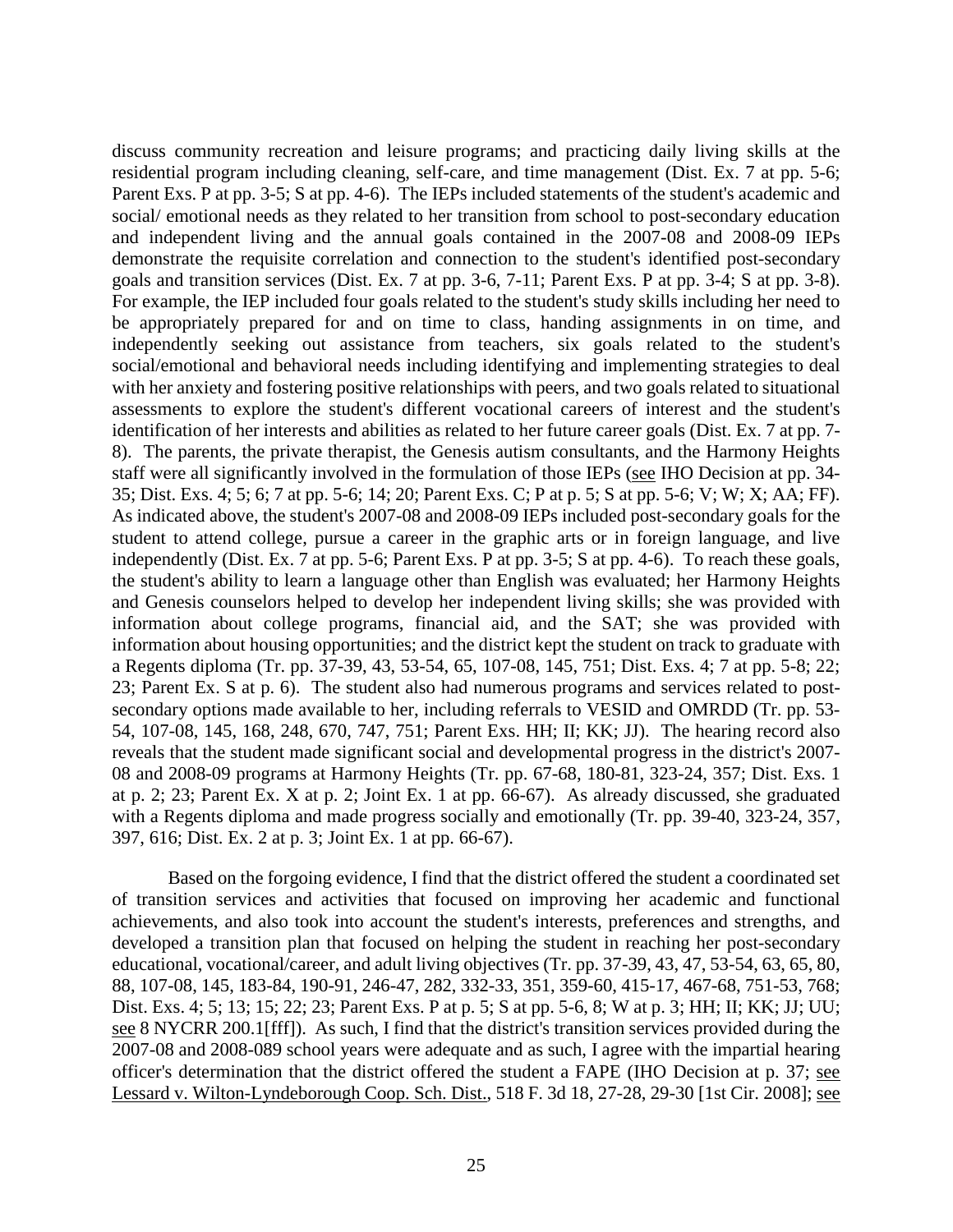also Karl v. Bd. of Educ. of Geneseo Cent. Sch. Dist., 736 F.2d 873, 877 [2d Cir. 1984]).<sup>31</sup> Based on this hearing record, there was neither a denial of a FAPE nor a gross violation of a FAPE arising out of the offered transition services and activities. Under the circumstances of this case, I find that the student is not entitled to a compensatory education award that would provide her with special education services and programs beyond her period of entitlement (see IHO Decision at pp. 33-37; Garro, 23 F.3d at 737; Mrs. C., 916 F.2d at 75; Burr, 863 F.2d at 1078; Application of a Student with a Disability, 09-145; Application of the Dep't. of Educ., Appeal No. 08-080; Application of a Child with a Disability, Appeal No. 07-128; Application of a Child with a Disability, Appeal No. 05-089; Application of a Child with a Disability, Appeal No. 05-084; Application of the Bd. of Educ., Appeal No. 05-037; Application of a Child with a Disability, Appeal No. 05-018; Application of a Child Suspected of Having a Disability, Appeal No. 03-094; see also 34 C.F.R. § 300. 102[a][3]). I note that the expiration of the student's statutory entitlement to a FAPE does not leave her without the opportunity to obtain further assistance or resources as an adult with a developmental disability. The hearing record reflects that she may seek and obtain services from VESID, OMRDD, and other agencies, that she had previously pursued such services and further that both the district and Harmony Heights had assisted with her transition to those services (see Somoza, 538 F. 3d at p. 116 [noting that despite the expiration of a student's statutory entitlement to FAPE, the student was still able to pursue services from VESID and OMRDD]).

Lastly, I turn to the parents' assertion that the impartial hearing officer's award of eight weeks of compensatory education was insufficient to compensate the student for the student's missed services during pendency.

A review of the impartial hearing officer's September 14, 2009 interim order that provided secondary level instruction of two hours per day of tutoring to the student, along with his unappealed October 1, 2009 pendency decision determining that the October 2008 IEP was the last agreed upon IEP; and considering that the student returned to Harmony Heights on October 5, 2009 to receive services pursuant to pendency, that the typical length of the district's extended summer program was six weeks, as well as the district's assurances that the student's missed sessions with the Genesis autism consultants would be made up, I find there is no need to modify the impartial hearing officer's determination that the student receive eight weeks of compensatory education for the district's procedural violation of inappropriately changing the student's placement after the parents had invoked pendency (IHO Interim Order at pp. 3, 7-8; IHO Decision at pp. 33- 35; see Dist. Ex. 7 at p. 2; Parent Exs. P at p. 2; AA at p. 1; Joint Ex. 1 at p. 167; see also 8 NYCRR 200.1[h]; Cronin v. Bd. of Educ. of East Ramapo, 689 F. Supp. 197, 203 [S.D.N. Y. 1988]).

Having found that the district offered the student a FAPE, I need not reach the issue of whether the parents' proposed placement at the college internship program is appropriate and the necessary inquiry is at an end (Mrs. C. v. Voluntown, 226 F.3d 60, 66 [2d Cir. 2000]; Walczak,

<sup>&</sup>lt;sup>31</sup> I also agree with the impartial hearing officer's determination that any delay in the implementation of the student's services caused by the unavailability of the student, the parents, or by the Genesis consultants has been rendered moot by the district's offer at the impartial hearing to provide make up services extending past the student's graduation (IHO Decision at p. 35; see Tr. pp 185, 336; Dist. Ex. 10 at p. 2).